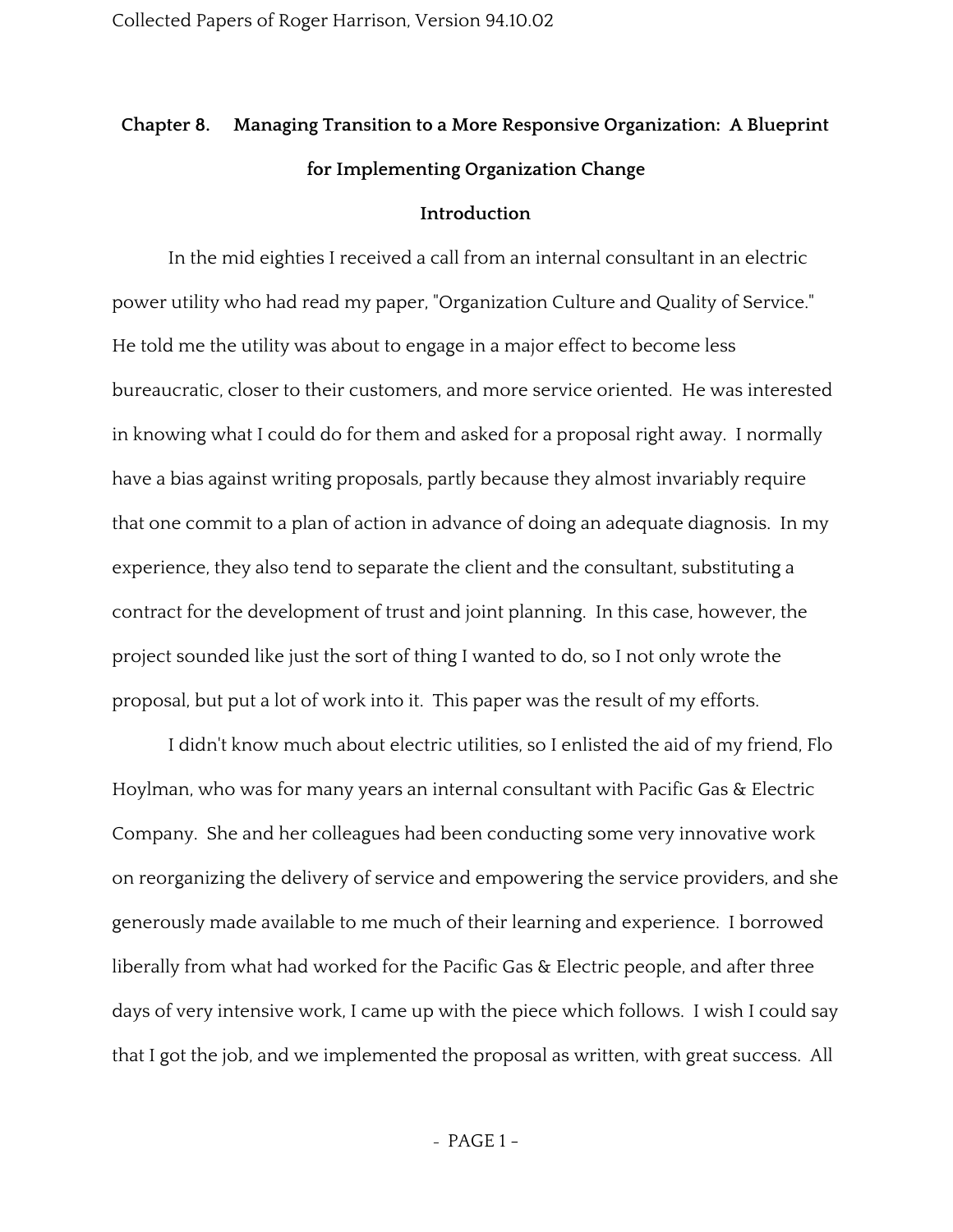I can claim is that I got the job. The vicissitudes of the actual client engagement are described in the companion volume, <sup>A</sup> Consultant's Journey.

What I still like about this piece is the way I was able to frame the work to be done within key dimensions that have to be worked with in any large systems change process. I especially like it as a proposal, because it walks the line between giving vague generalities, and irresponsibly committing oneself to concrete actions in advance of adequate diagnosis. I would reprint it here for its value as a model proposal alone.

In my subsequent work I have carried forward the idea of a Design Team and a Steering Group (not, of course, my own invention). If I were redoing the proposal, I would emphasize even more strongly the importance of client involvement, and I would propose that a multilevel Design Team carry out a thorough diagnosis of the service issues prior to any further action. In this situation, as in many, the clients had already decided on an organizational solution to their customer service problems before inviting proposals from consultants. The clients' solution was to reorganize the customer service function, and they wanted help in implementing it. Had I a choice, I would much prefer to coach an internal team to carry out a diagnosis of the service delivery systems prior to making any decisions about reorganization. As part of the diagnosis, I would endeavor to conduct some large group event (e.g., Future Search (Weisbord, 1993)) which would involve all the stakeholders of the customer service function in assessing current functioning, working out an agreed strategic approach, and becoming part of the solutions. As time passes, I emphasize more and more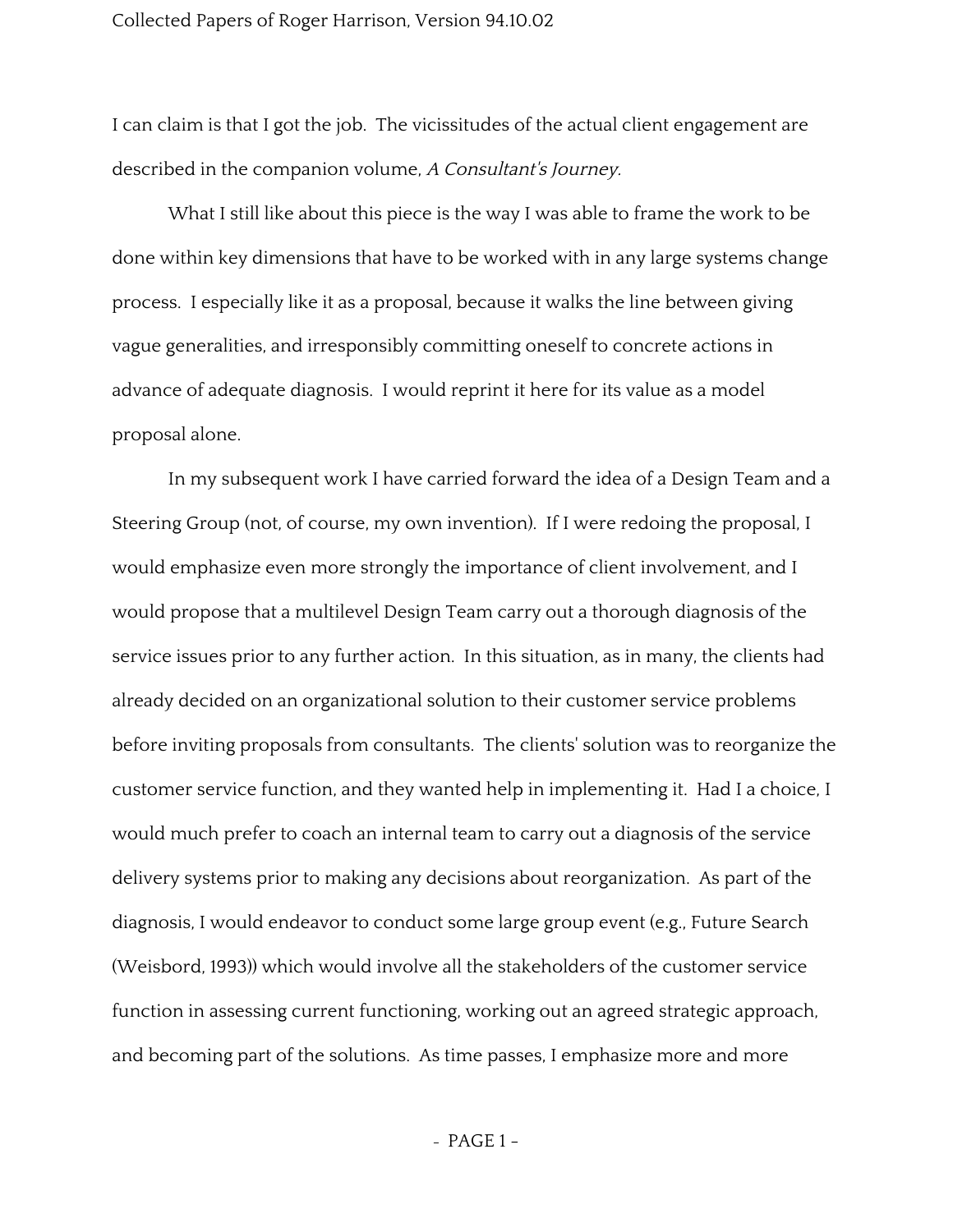strongly the importance of clients assuming as much responsibility doing as much of the actual work as possible. I place myself in the role of coach, expert advisor, and intuitive counsellor. I am no longer interested in "running" change projects, instead preferring "running with" my clients.

# **Managing Transition to a More Responsive Organization: A Blueprint for Implemnenting Organization Change**

This paper presents a point of view and an approach to managing the transition to an organization dedicated to a higher degree of service and customer orientation. It was originally prepared for an organization which had made the decision to merge "customer service" and "operations" and was prepared to undertake a major systems change effort. The approach I proposed to that client may be of interest to others who are engaged in similar efforts.

## **Balancing Polarities: An Approach to Transition Management**

The excellent organization is balanced between opposites: loose vs. tight controls; the thrust for change vs. the conservation of what we have; participation vs. direction from the top. That balance is not a passive average, but rather a dynamic tension between opposites. Each of the opposite poles is alive and in action in the thriving organization. It is when the tension is resolved that the organization becomes either lax and flabby, or rigid and constrained.

In approaching organization change, there are polarities to be managed, and we are most effective when we keep the opposites alive, strong and in a dynamic rather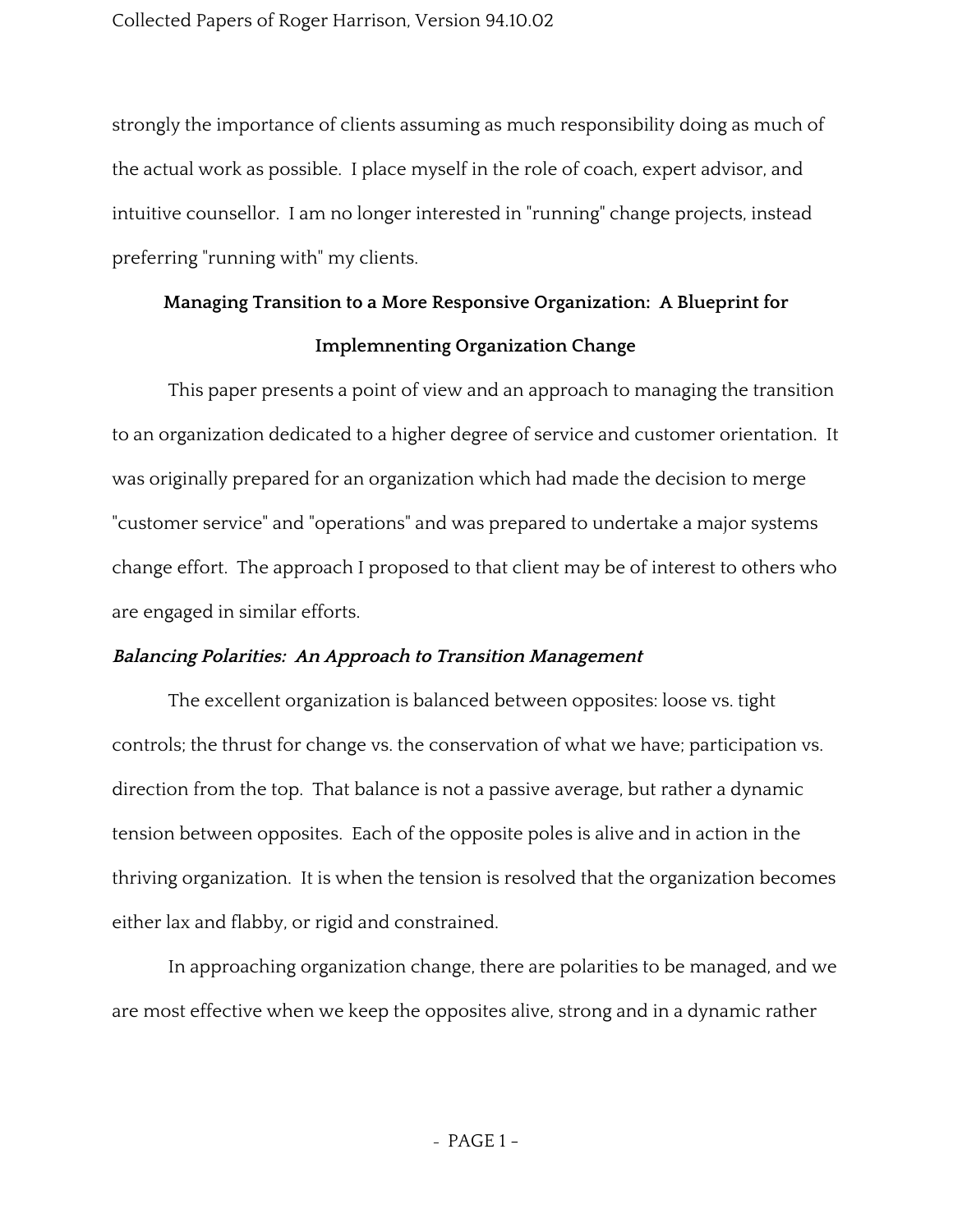than static equilibrium. Vitality does not come from "getting it right," but from being constantly aware of the imbalances and continually adjusting them.

Some polarities are particularly important and require special attention when an organization is undergoing major change.

**Leadership from the Transition Team vs. Participation:** articulating a vision from the center and keeping the effort on track, while remaining open and responsive to inputs on policy and practice from organization members at all levels.

**Learning vs. Performing:** keeping productivity and quality high, while embracing the risk and failure which lead to acquiring new competencies for the organization.

**Planning vs. Experimenting:** designing changes and charting the path ahead to reduce risk, while involving the organization in the action which tests concepts and expands experience.

**Internal vs. External Focus:** having confidence in the expertise and acquired wisdom of the organization in its business, while remaining open to needs and wants of customers which may challenge our experience and upset our priorities.

**Embracing the Future vs. Treasuring the Past:** improving the organization and reaching toward a vision of excellence, while celebrating the achievements of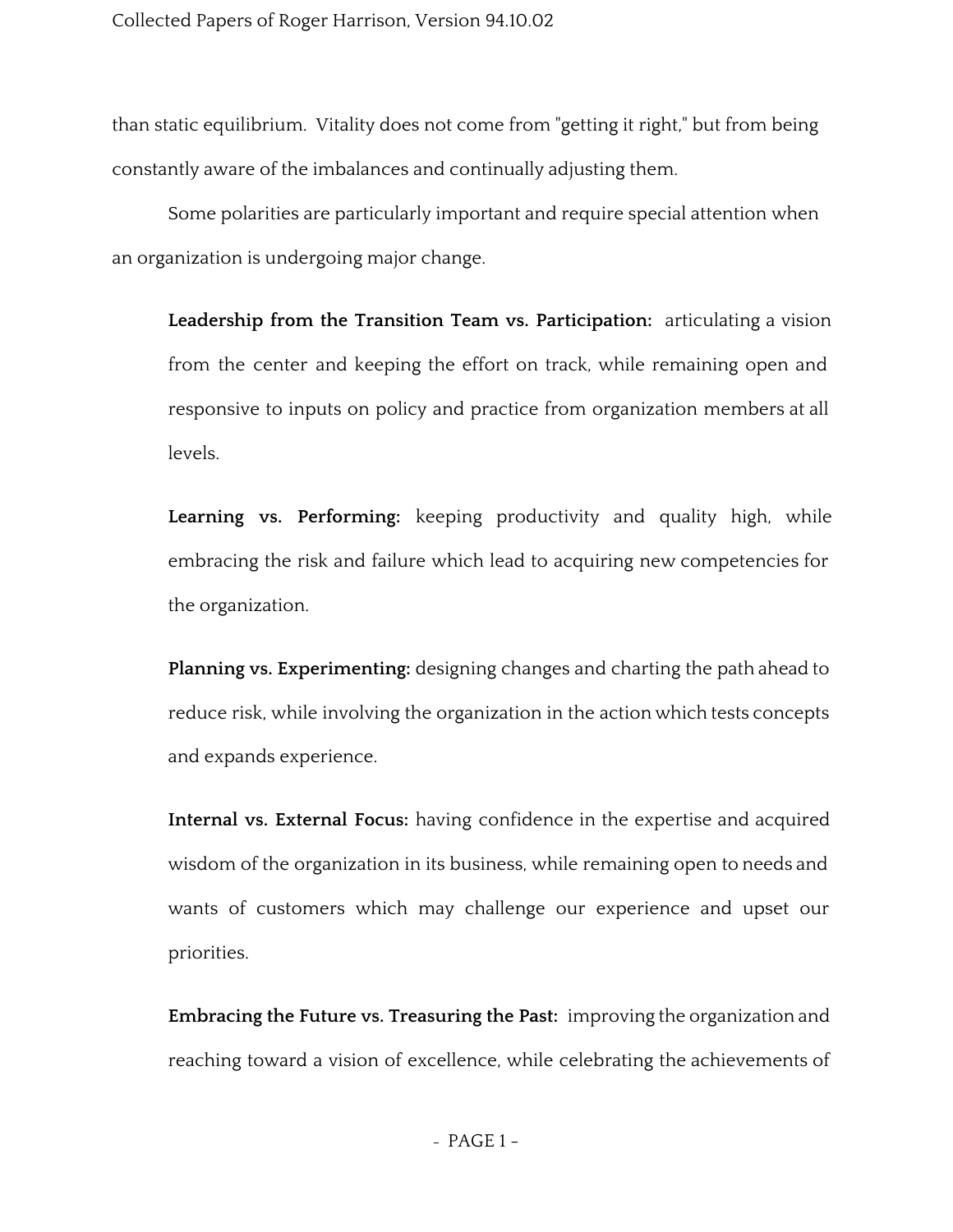the organization-as-it-is, and preserving its competencies and accumulated experience.

**Doing it Quickly vs. Doing it Right:** keeping up the momentum and energy of the vision, while following a strategy of working in pace with the readiness of the organization, and testing new concepts thoroughly before they are applied "across the board."

In any organization, especially one which is changing rapidly, there exists a tendency to move towards one pole or the other, and the art of managing change is that of finding the right balance for each stage of the process.

The most effective leaders are continuously "in touch" with their organizations, sensing and diagnosing the state of balance. During periods of change, when the complexity of the organization increases exponentially, and the demands on managers for decision and action become especially heavy, the sensing and diagnosing process needs to become more self conscious. The consultant supplements the manager by providing an extra set of eyes and ears. The consultant brings a point of view which is attuned to the health and maintenance of the organization as a living system, while the manager may be more oriented to the organization as a producer of results.

I have outlined below some aspects of the change which may require particular attention to organization balance during the transition. Each is described briefly below, together with approaches to rebalancing.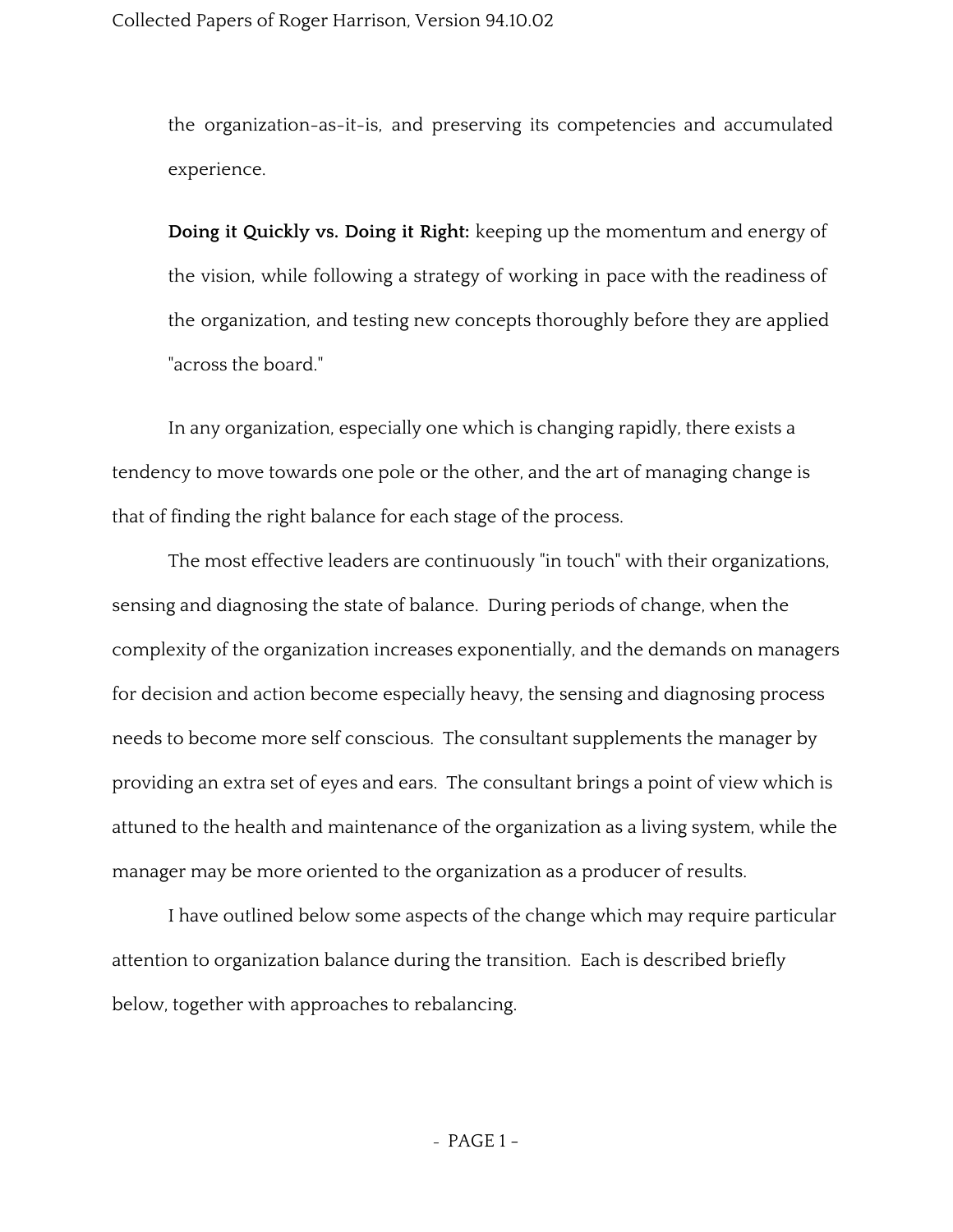NOTE: "Transition Team," in the following paragraphs, refers to the leaders responsible for the transition, plus their staff.

### **Leadership from the Transition Team vs. Participation at all Levels**

It is easy for the vision to become the sole property of the Transition Team, creating a "them against us" mentality. Other polarities which may well occur are: top management plus rank and file, vs. middle management and supervision; and field managers vs. central staff. Such polarities are natural and can be productive, but they need to be managed from the start by applying the "principle of over-inclusion" to early events and activities.

For example, the Transition Team members need to get out and about early in the process, before they do their planning and before their vision of the process coalesces, listening actively to the views, advice and concerns of others about service. Such informal contacts should be supplemented by more formal organization diagnosis, a process of "organization mapping" in which the structures, procedures and practices whereby service is currently delivered to the customer are carefully studied, along with the attitudes, values and priorities which support current practice. Such an organization map is essential to planning the change, and the process of building it permits the involvement and sampling of opinion of many people.

People learn and change best when they come to their own conclusions. Opportunities for managers to meet with panels of customers about service can be valuable both for anchoring the service plan in the real needs and wants of the customers, and also for convincing the Company's people of the urgency of the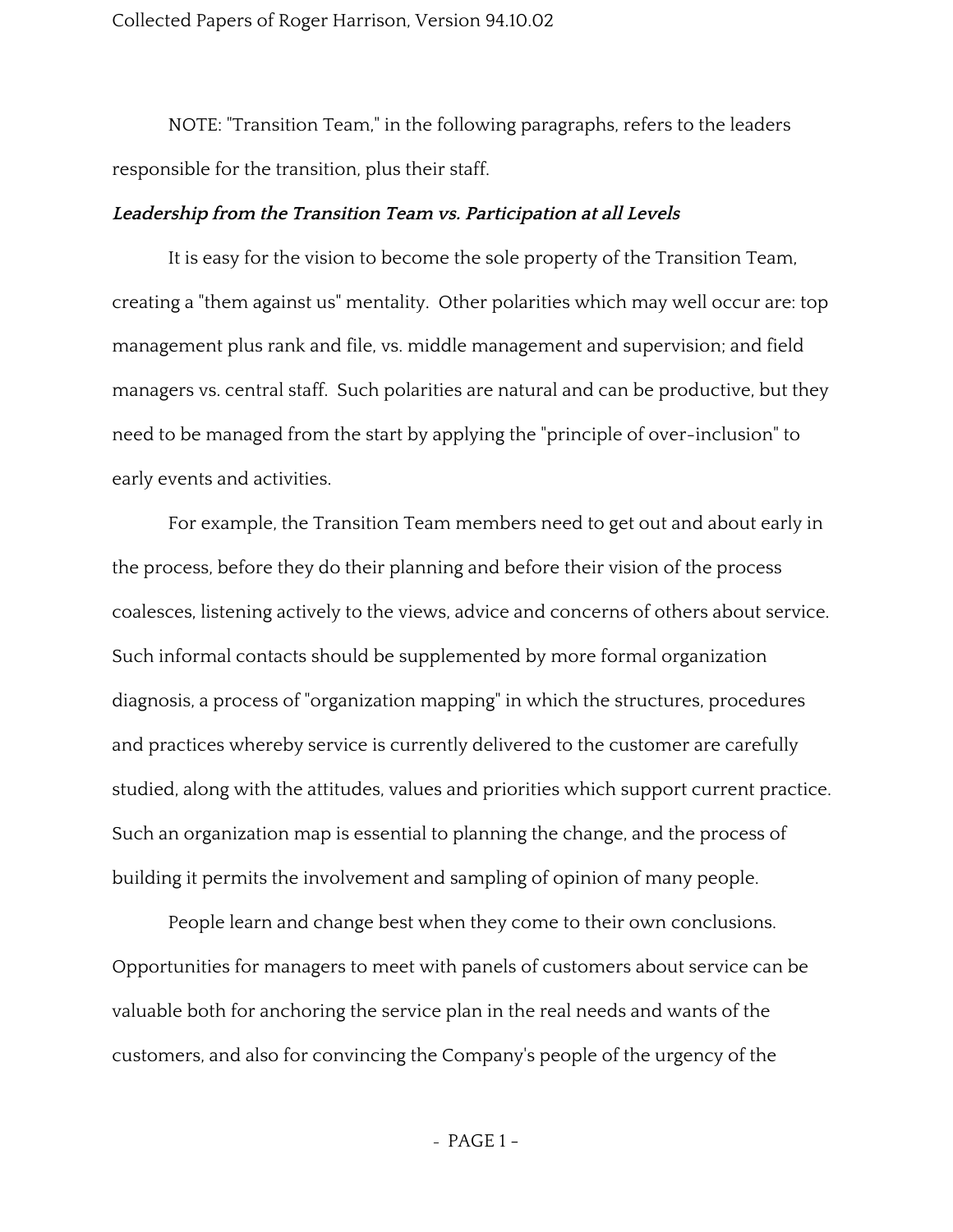change. Similarly, visits to other companies in the industry to discover how they are improving service can be assigned to different teams, rather than confining the work to members of the Transition Team. The point is to include as many people as feasible in learning about service, and then to provide forums for them to talk service with others. Consultants can play a role in the design and in the facilitation of such "consciousness raising" events and processes.

#### **Learning vs. Performing**

While change goes on, the organization needs to continue to produce and deliver product and service. "Business as usual" is as important as the change. The usual way of business is to focus on and reward for results, to minimize risk and uncertainty and, in most organizations, to punish failure.

Maximizing learning, however, requires that experimentation and risk taking be encouraged, and that failure be embraced for the learning that it brings. For example, most of us tend to downplay or even to cover up our failures. When we are learning, however, we need to follow the motto that "if a thing is worth doing, it's worth doing badly at first." Furthermore, we need publicly to discuss and diagnose our failures so that we and others may learn from them.

In order to foster the relatively sloppy, experimental processes of learning, and still maintain a focus on productivity and results, it is useful to create a "parallel learning organization." All who are concerned with the change participate in the parallel organization, and they have concurrent roles in the "business-as-usual" system as well. The parallel organization consists of all the structures needed to plan,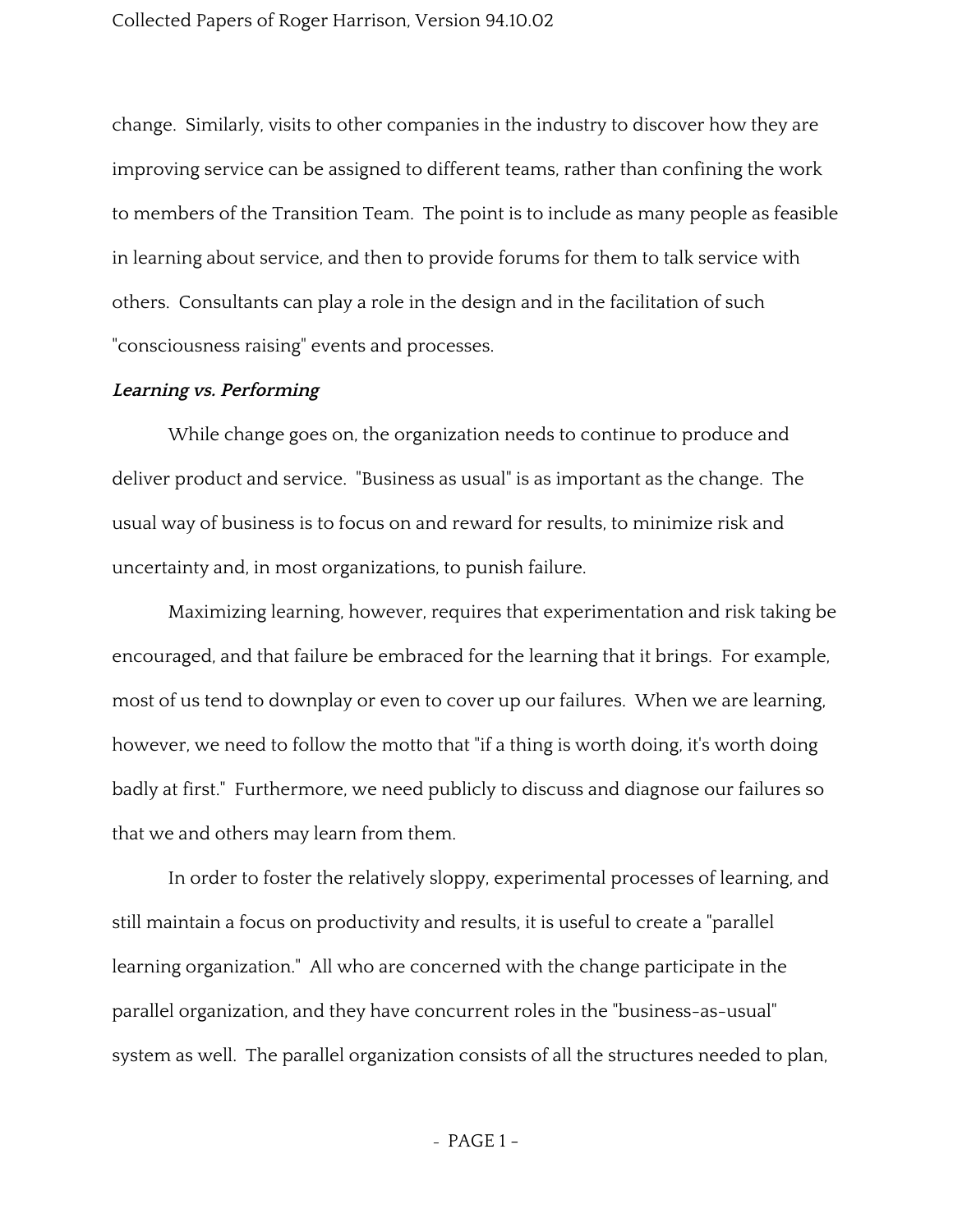prepare for and carry out the change: study groups; project teams; organization, systems and work flow planning activities; steering and advisory committees; test sites; and so on.

The advantage of the self conscious demarcation is that it lends itself to the creation of a "dual standard," an arrangement whereby people play by the "transition rules" when they are in the parallel organization, and by the "operating rules" when they are back at their normal jobs.

The "transition rules" favor risk, experimentation, open discussion of failure, and putting understanding before action. The "operating rules" favor decisiveness, avoidance of risk and failure, and reliability of results. Conflict and confusion of priorities are reduced by clarifying the need for both ways of operating in an organization in transition, and making the differences explicit.

#### **Planning vs. Experimenting**

The task of maintaining this balance differs between "technical" and "bureaucratic" organizations. Groups which tend towards the bureaucratic side tend to plan forever and be reluctant to act. Those towards the technical side prefer to jump in without much debate and work things out as they go along (this is also true of market oriented people).

In most organizations, the tendency is toward action, and people tend to become impatient with detailed organizational planning, once the goal has been clearly identified. My stance is to endeavor to balance the action bias by invoking the same attention to detail in planning organization changes that managers use in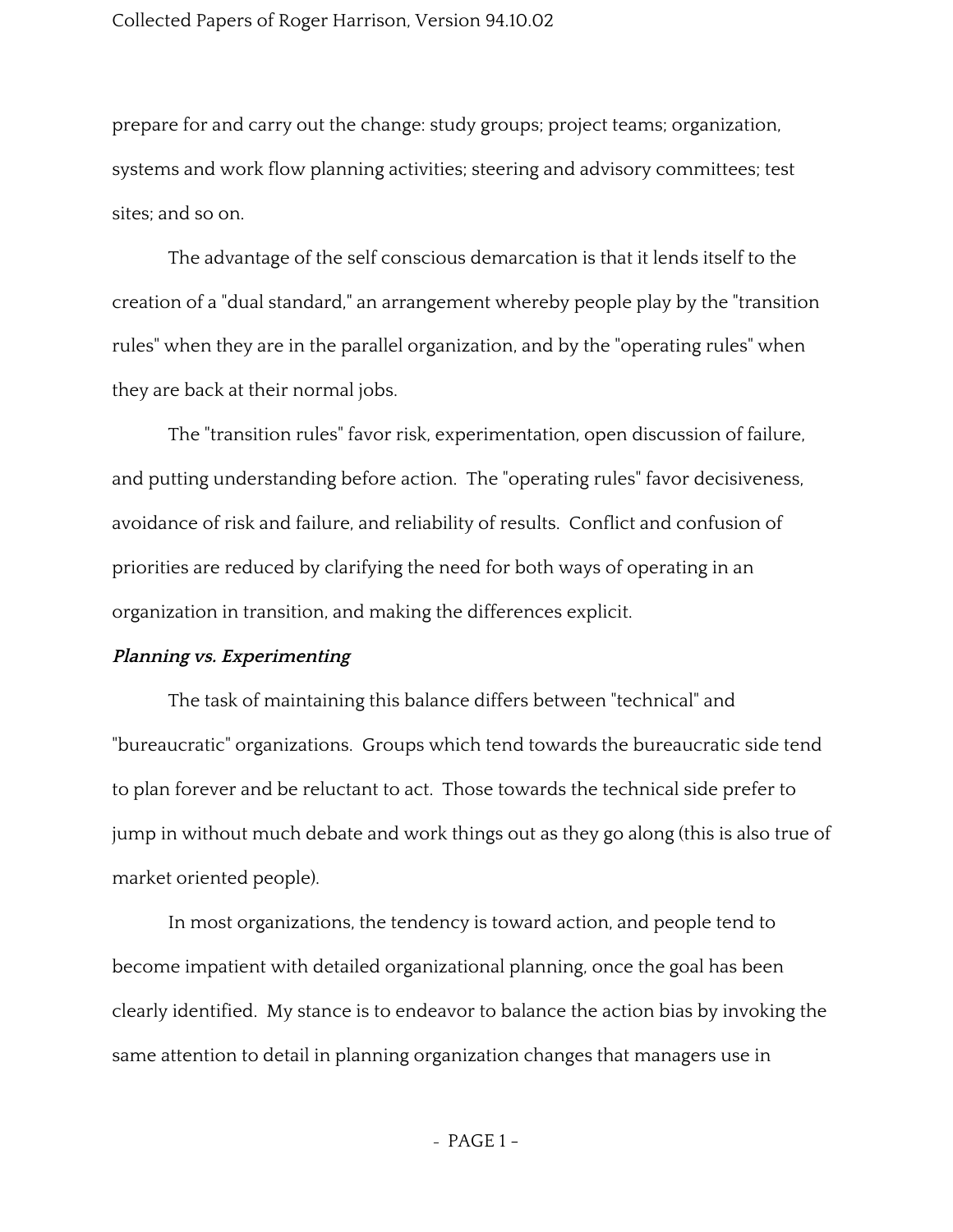planning complex technical projects. The principles are the same (e.g., contingency planning based on Murphy's Law). It's a case of applying the same rationality to organization change which engineers apply to creating technical systems.

First and foremost, that means understanding the situation you are trying to change before you jump in. It means mapping the organization with respect to service, and it means updating the map as the change unfolds. It means sharing that map with the key players and making it real enough that it becomes a guide to thought and action. One way to do that, as mentioned above, is to involve organization members in the mapping process. Instead of doing the diagnostic work themselves, the consultants advise and train the organization members to carry out the work. Then the organization members own and believe the results.

Another way of maintaining the balance is to follow the adage of action research: "no research without action, and no action without research." Any action plan needs a way to retrieve and make sense of the results, and we need to plan how the results so obtained can become influential in the design of the next application.

#### **Internal vs. External Focus**

The balance here is between staying close to the customer and remaining responsive to the changing demands of the environment, on the one hand, and keeping the focus and thrust of one's own vision, on the other. The leadership of the Company feel they've "got the message" from customers, and they feel good about their decision to take serious action to improve service. If, however, a company has over the years tended to decide what is good for its customers, it can easily fall into a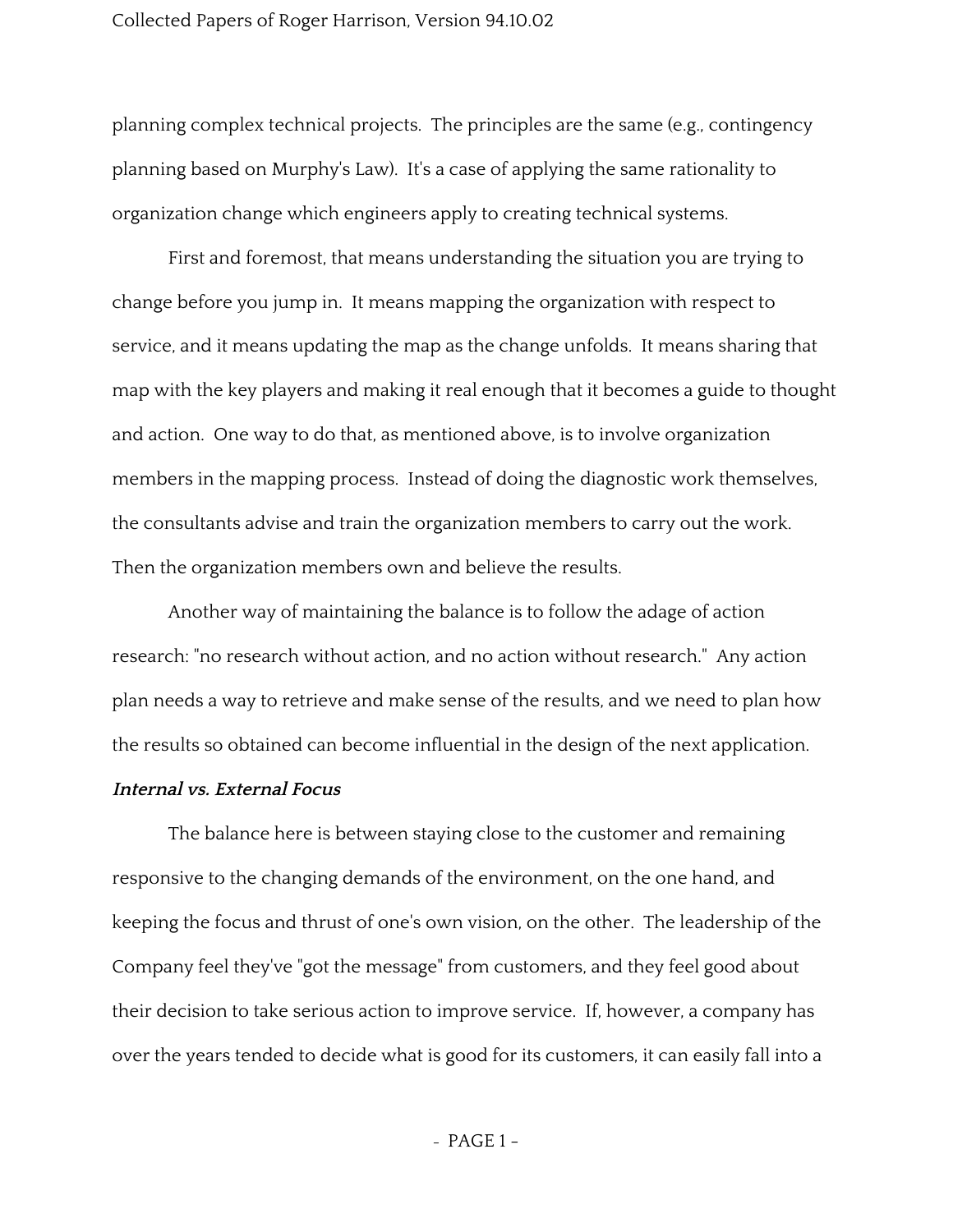paternal approach to service improvement. Having decided to make a change, the organization may come rather quickly to a decision as to what the customers need, and then proceed along those lines with relatively little continuing dialogue with those they are endeavoring to serve.

In such a situation, balancing means keeping open the dialogue with customers, and accentuating it, even after change is under way. This can be done by means of relatively formal customer panels. It can also be done by instituting the retrieval of information which employees and managers collect informally in their interactions with people in the community. It can take the form of managers speaking at local groups, such as Rotary and Chamber of Commerce, and reporting back on the reception they experienced.

The particular settings and processes aren't crucial. What is important is to institute company supported activities which emphasize service. Such activities should involve people at all levels interacting with the customers and reporting back and discussing what they found out. Provision needs to be made for the information gained to be fed back into the ongoing decision making processes of the transition, so that it continues to be in touch with changing attitudes and opinions in the communities served by the company.

### **Embracing the Future vs. Treasuring the Past**

Some organizations remain encapsulated in dreams of past glory, while they become more and more out of touch with current reality. Others innovate feverishly, obsessed by change for change's sake, and discarding the accumulated experience and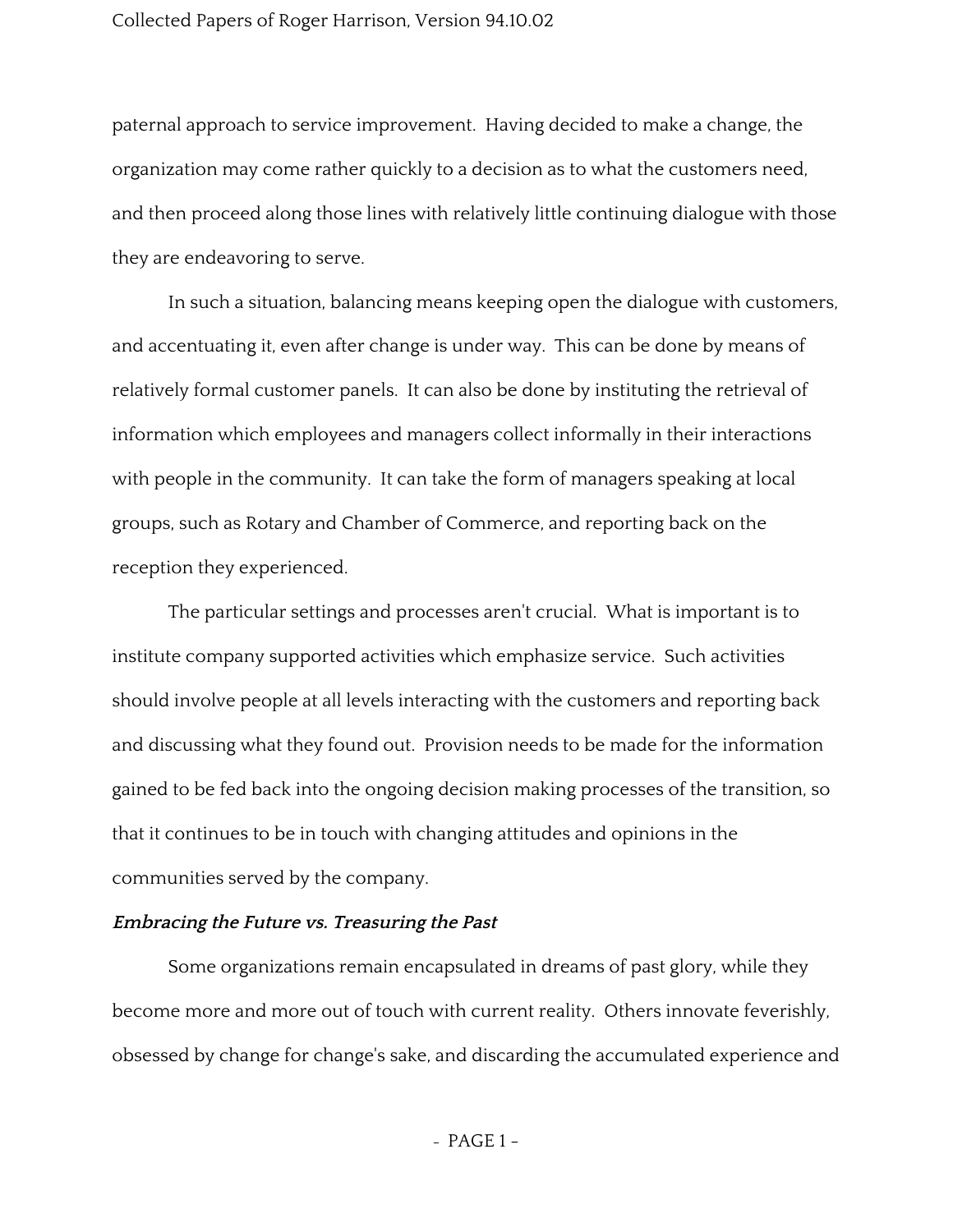wisdom of the past in favor of whatever fad or fancy catches their imagination or promises a quick fix. Maintaining balance means questioning current practice and experimenting with newer and better ways, while celebrating and cherishing the values and traditions which have led to past achievements. At times when there is a strong push for change in the organization, it is especially important not to focus exclusively on weaknesses, but to "grow from strength."

Put in a service context, the question becomes, "how can you expect people to give good service unless they feel good about themselves, and about the company they work for?" How can the skills, the experiences and the wisdom of the past be turned to mastering the challenges of the future?

It is easy for people involved in serious efforts to improve things to come to believe that changing means giving up parts of themselves which they have previously treasured. For example, people might come to feel that instead of doing their jobs quickly, effectively and at minimum cost, they are now going to be distracted from their work by the needs and demands of others, in the name of "service."

It becomes important that people not see the change as "giving up" anything, but rather as using their skills, abilities and experience in new ways. The Japanese, for example, did not change from being producers of junk to being the best in the world in quality manufacture by giving up anything. Instead, they used their ability to learn from others. Formerly that ability led to their producing inferior copies of others' products, but when the same ability was turned to learning from American engineers how to control quality, they quickly became winners.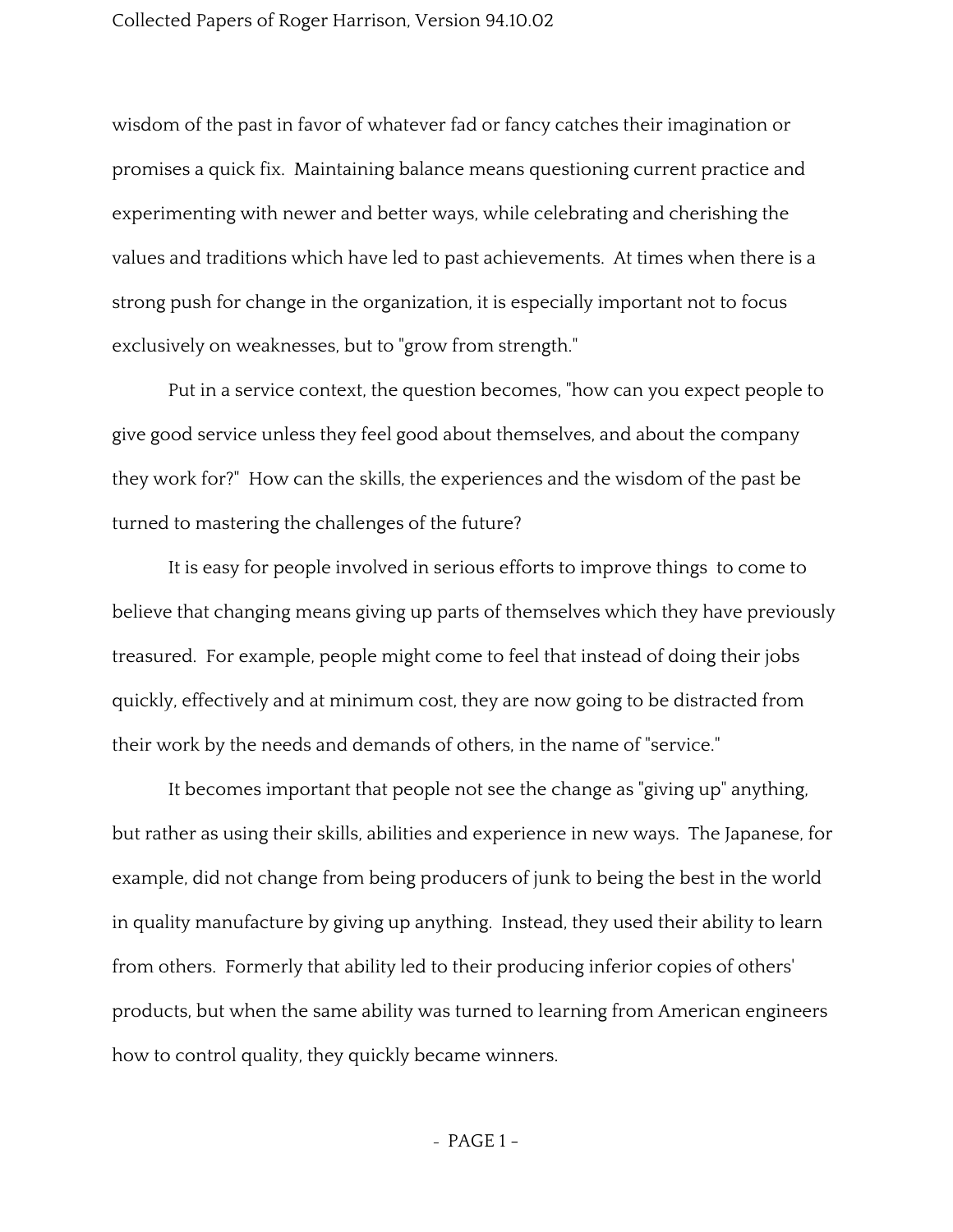In the same way, qualities of resourcefulness, technical inventiveness and dedication to doing it right can be turned to the question, "How do we give the customers what they most want and need?" Success becomes a matter of defining the task in terms which the Company's employees can see as using talents and resources they already have.

Managing this aspect of the change is partly a matter of the attitudes of the Transition Managers. In addition, it is possible to design and conduct activities and programs which make people feel good about themselves and focus their attention on the theme of service in a positive rather than a remedial way.

One such approach is to create a program based on the idea, "Catch Us Doing Something Right," from "The One Minute Manager."(Blanchard and Johnson, 1982). It would involve offering small rewards to customers and employees alike for "turning in" employees who have been "caught" giving particularly good service. Periodic celebrations would honor those employees. In addition, groups of employees and managers would study those examples in order to determine what sorts of behaviors are viewed by customers as good service.

They would then take the analysis one step further, asking, "How can we free ourselves and our fellow employees to do these things even more often than we do now? What kinds of systems, procedures, and more important, structures, would best release our natural inclinations to be of service?"

Such a study group becomes a more positive variation of the quality circle. Its orientation is described as "positive" because it is not problem oriented; instead, it is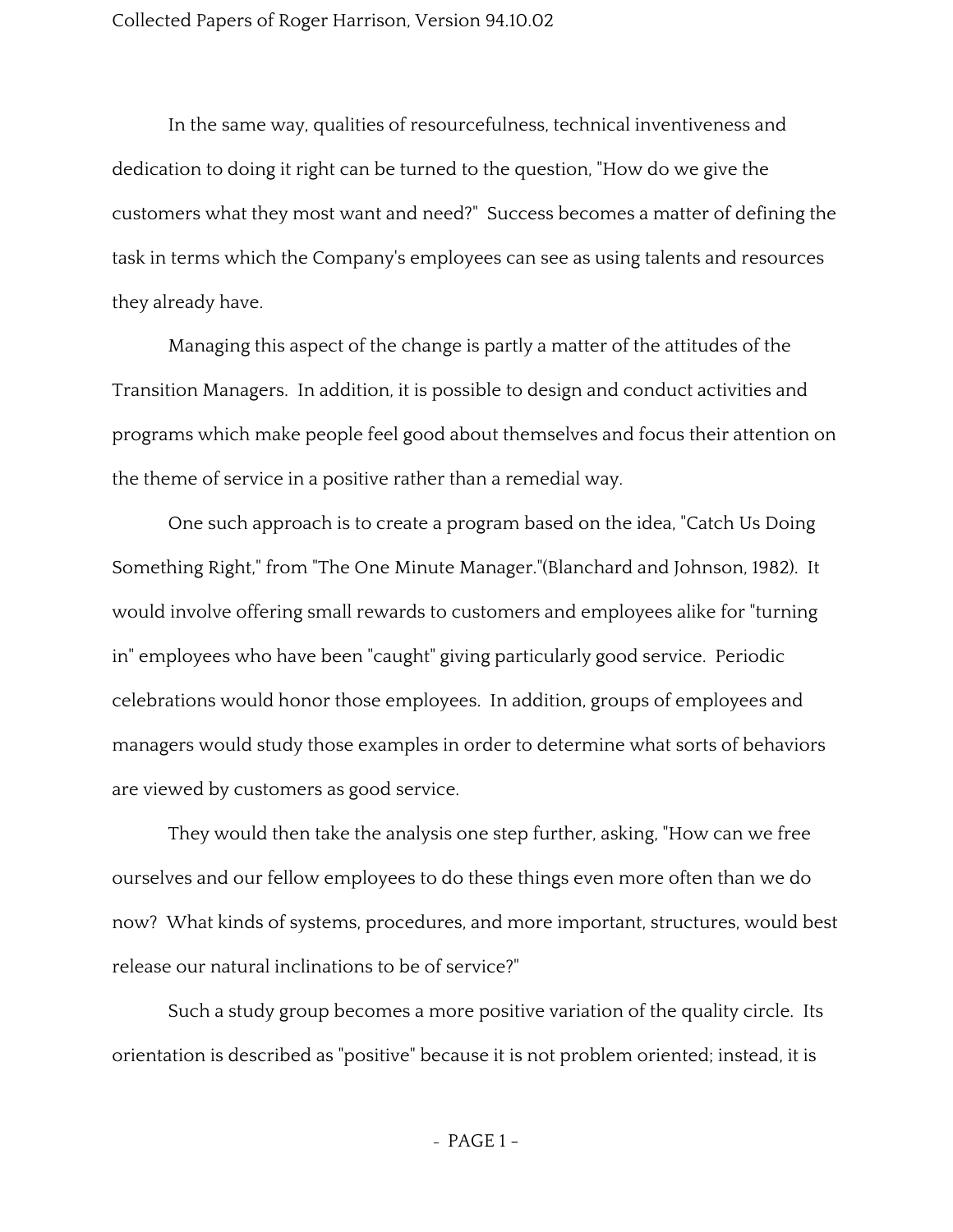directed towards freeing people to do the good jobs and give the level of service which it is assumed they naturally want to do, but which they may not be free to do under the current arrangements.

### **Doing It Quickly vs. Doing It Right**

This last balance issue has to do with the need to produce results, balanced against the need of the organization and its people to learn from experience, to experiment, and to change their approach based on their failures and successes. The question of balance arises when managers have a good idea or have seen the results of a successful experiment, and they then decide to implement it across the organization. Often, the wider implementation spoils what was a promising beginning, turning what could have been a real change of purpose and values into just another bureaucratic exercise.

Such errors are made when managers regard the organization as more mechanically responsive than it is. Because the organization works well in its normal operating state, and because relatively small adjustments and improvements are well tolerated (what we call "first order learning") it is assumed that large changes involving attitudes, values and that elusive "culture" will also yield to direction. In fact, organizations are not machines, but living systems with a life of their own, a truth which it is easy to forget in large, somewhat impersonal systems. Consultants like myself often spend considerable time and energy trying to slow the change process, not because we don't like to see things change, but because of the need for people to learn, and to experiment with and internalize new ways of thinking, feeling and doing.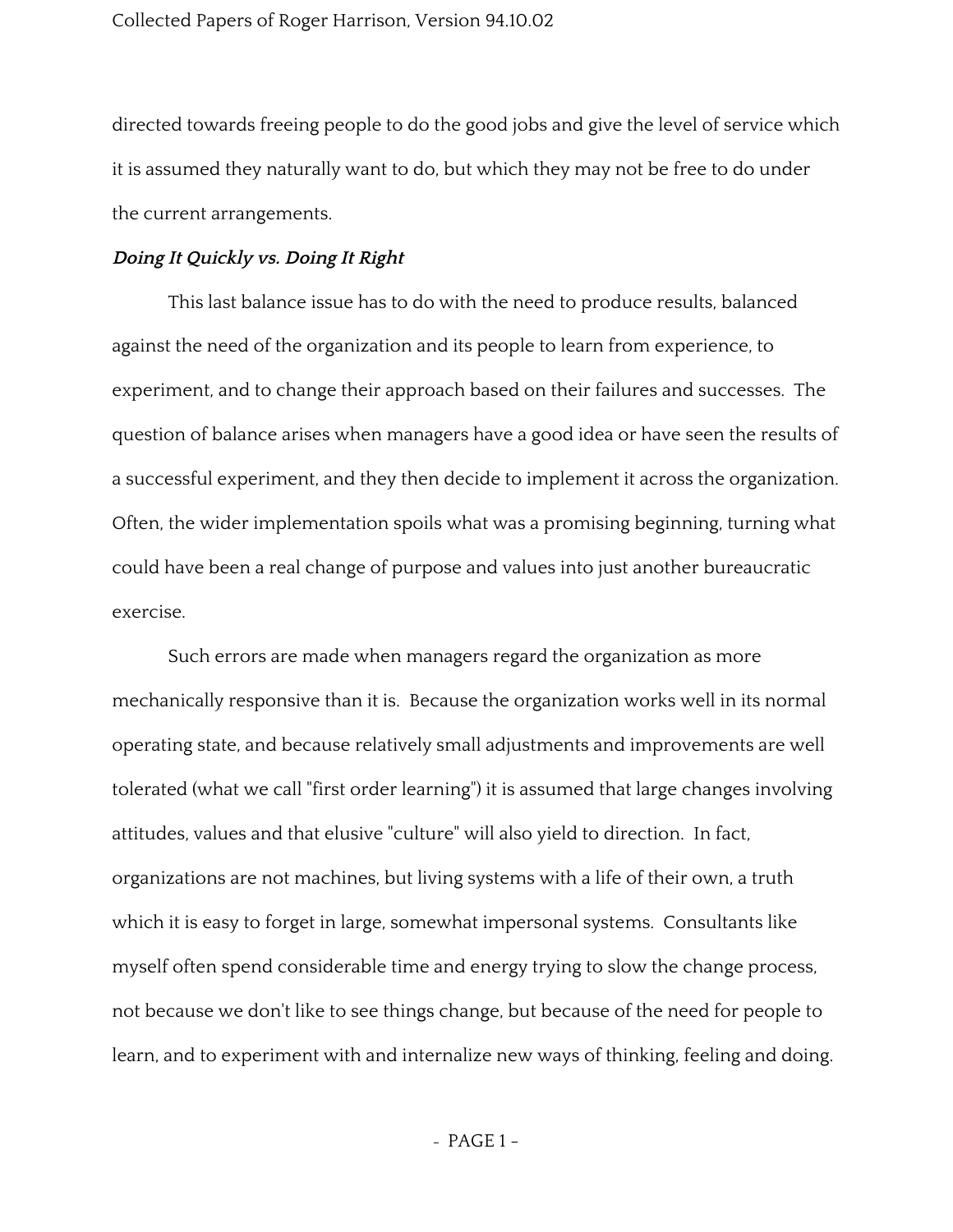Usually, this effort to keep things moving at an "organic" rather than "mechanical" pace means proceeding by means of small steps, documenting and thoroughly analyzing new experiences, and planning ahead.

This is not to say that energy, determination and a sense of urgency on the part of higher management are not of value to the change. Indeed, no major organizational changes can take place without strong leadership. But the encouraging leadership of a shepherd or teacher seems better suited to the learning process than that of the general, since it allows people the time and the space to find their own way towards the overall goal.

## **The Role of the External Consultant**

The following are roles and services which consultant (internal as well as external) can provide to help an organization make the transition to a service orientation.

# **Consult with Higher Management on the Strategy for Change**

- Help design the structures and the special roles required, to the end that policy making, communication and decision making about the change take place in timely fashion.
- Think through questions of participation: who should be consulted, and at what stages in the process; how to ensure that those with useful resources are involved, and those whose commitment is required for success are on board.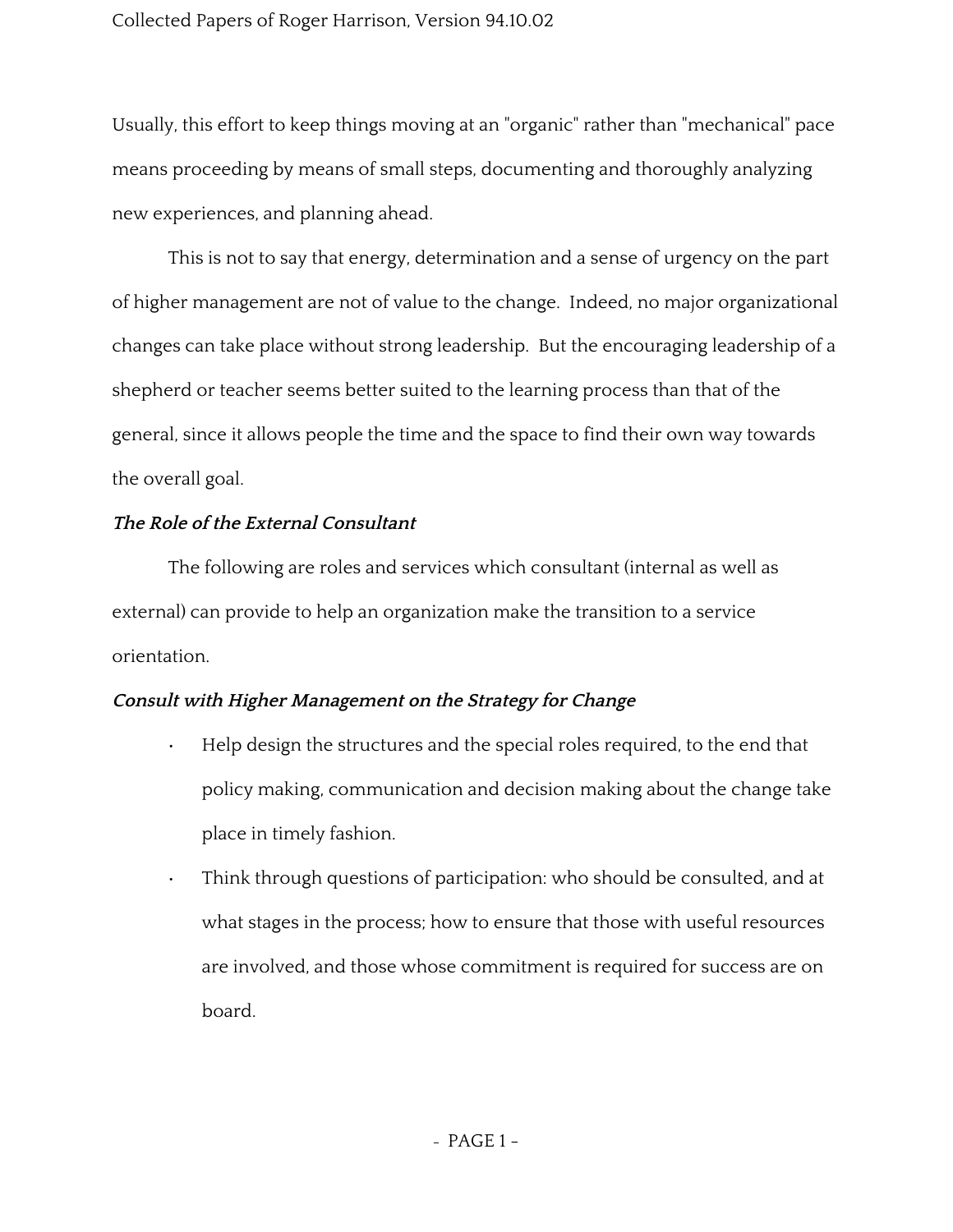# **Help Design and Implement Individual and Organizational Learning Processes.**

"Learning," here refers to all the changes in knowledge, attitudes and understanding required to create and implement the change. To us, the concept of learning is at the heart of a successful transition. It is a much broader concept than "training," including:

- Creating a common vision and statement of purposes and goals.
- Diagnosing customer needs and wants.
- Mapping in detail the current service delivery system.
- Planning new work flow patterns and new patterns of cooperation between functional groupings.
- Developing the attitudes and habits of thought characteristic of a "service culture."
- Designing, implementing and researching organizational experiments, e.g., test sites and service delivery systems.

# **Consult to Change Managers on their Leadership Roles and Styles**

- Participative management, as opposed to. isolating and/or authoritarian styles.
- Management by walking about (MBWA).
- Inviting feedback and handling it nondefensively.

# **Work with Groups Involved in the Transition**

• Team building: role negotiation, visioning, goal setting.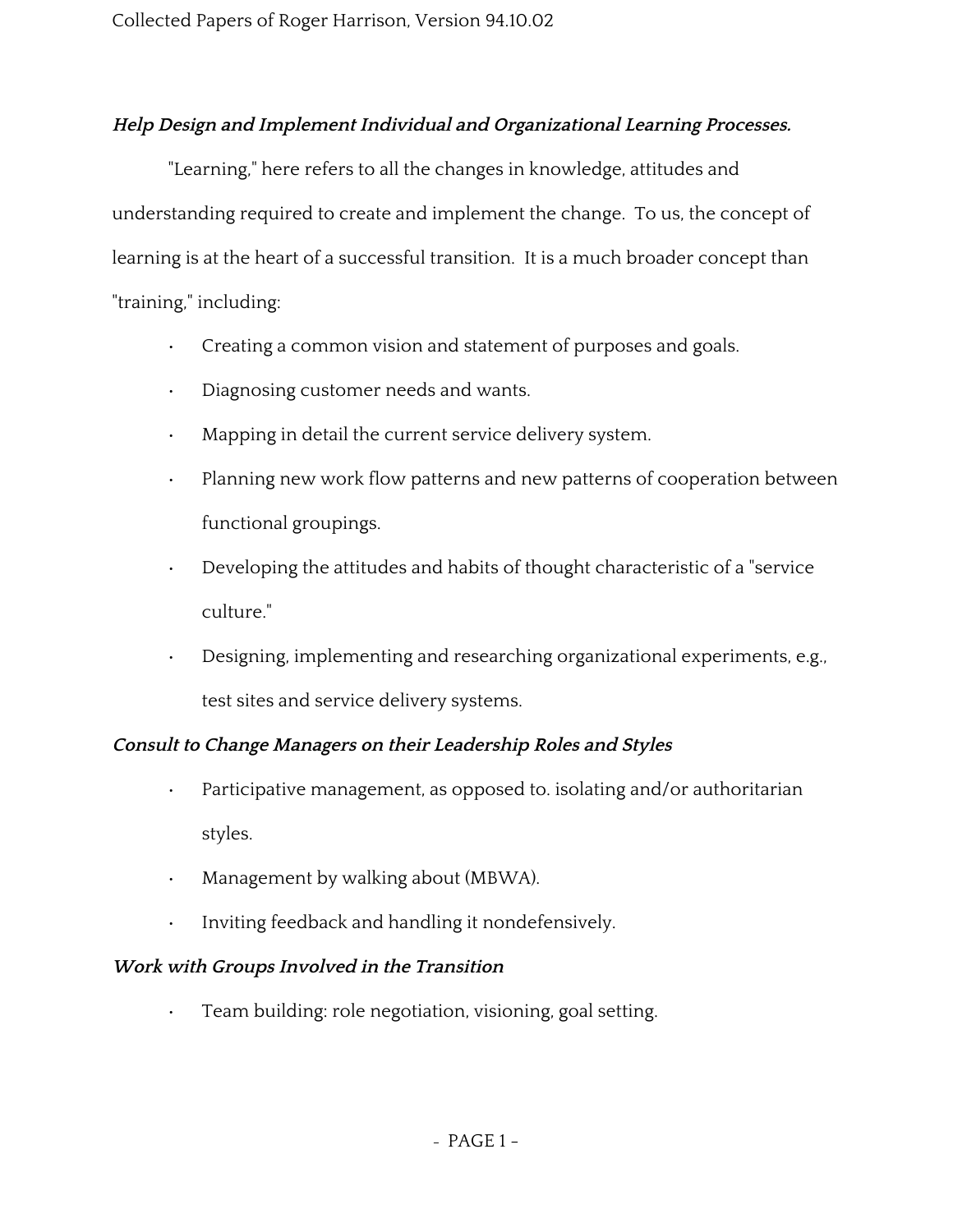• Interfacing: establishing coordination and communication, negotiating authority and responsibility, managing conflict.

# **Research and Document the Transition**

- Retrieving and conceptualizing what is learned; preparing reports and presentations to increase awareness and understanding of service delivery processes, and what such processes require of individuals and the organization in the way of resources, learning and change.
- Helping integrate new knowledge into the developing transition process: modifying strategy, structures and processes in accordance with experience.

# **Assist in Thinking through Systems Changes Implied by the Change in**

# **Organizational Focus**

- Career paths.
- Reward systems.
- Management development and training.

# **Stay "Tuned In" on an Ongoing Basis**

- Help transition managers diagnose the dynamic balance of the organization on the polarities described above.
- Help sense the state of health of the organization.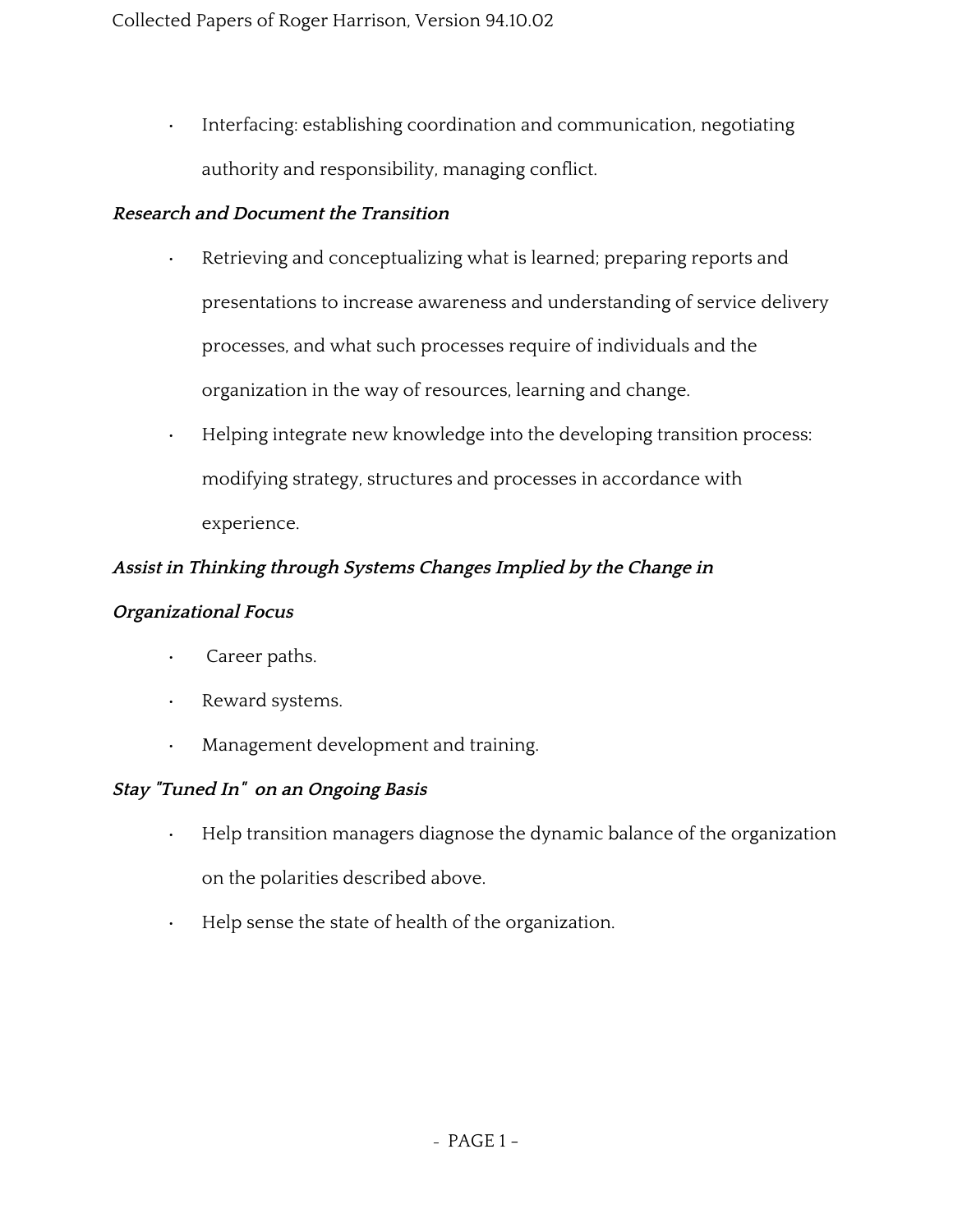### **Structures and Activities for Change**

In planning a major change, a transition organization parallel to the normal organization must be designed, staffed and managed. A skeleton description of such an organization, along with a sequence of transition activities, is given below.

Note: Many of the ideas in this section derive from Flo Hoylman of the Pacific Gas & Electric Company and from Linda Ackerman, who generously made their experience and that of their colleagues available to me.

#### **Steering Group**

Managers representing all the line and staff functions in the Company are chosen to "advise and consent" to the activities of the Transition Team and the Design Team. Its function is to oversee the transition. It addresses policy regarding the relationship between the transition activities and the ongoing productive activities of the company, and it approves overall strategy for the transition.

As I conceive of the Steering Group, it reviews activities of the Transition and Design Teams but does not carry out any project work itself. The members are active in using their contacts and their influence to assist and smooth the transition process.

The Steering Group will oversee policy and implementation issues in such areas as:

• Development of a statement of corporate purpose and values which embodies the service concept and which can be embraced by all line and staff functions.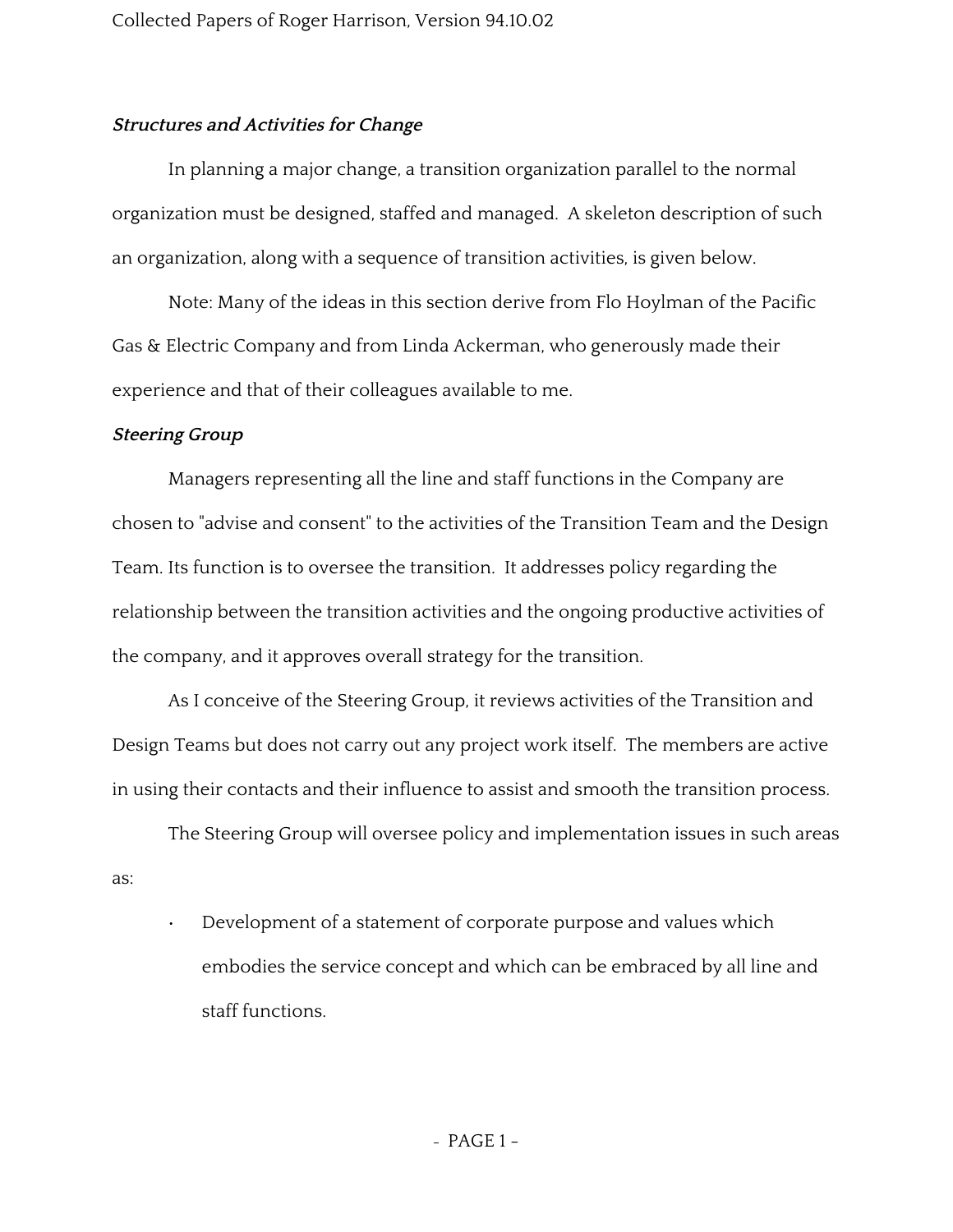- Selection and recruitment of key Transition Team members, and getting them assigned to the Transition Team as a matter of high priority.
- Formulating the philosophy of the change, particularly with regard to time and timing (e.g., whether to focus on assessing needs and planning in advance, or to step into the change and work out the difficulties as they arise).
- Assessing resources needed by the Transition Team, and helping to free up those resources from the functions which own them.
- Establishment of criteria for selection of test sites.
- Planning and managing structural changes needed to support the service concept, particularly those changes which move the locus of decision making and control closer to the customer.
- Educating the functions as to the changes in work flow, priorities, job descriptions and rewards which are needed for the change to be more than just cosmetic.
- Advising the Transition Team as to the politics of the change, and helping to ease the conflicts and dislocations of the change by using their influence.
- Recognizing service oriented achievements, and publicizing them throughout the company. Helping to create a "service consciousness" by constantly talking about service.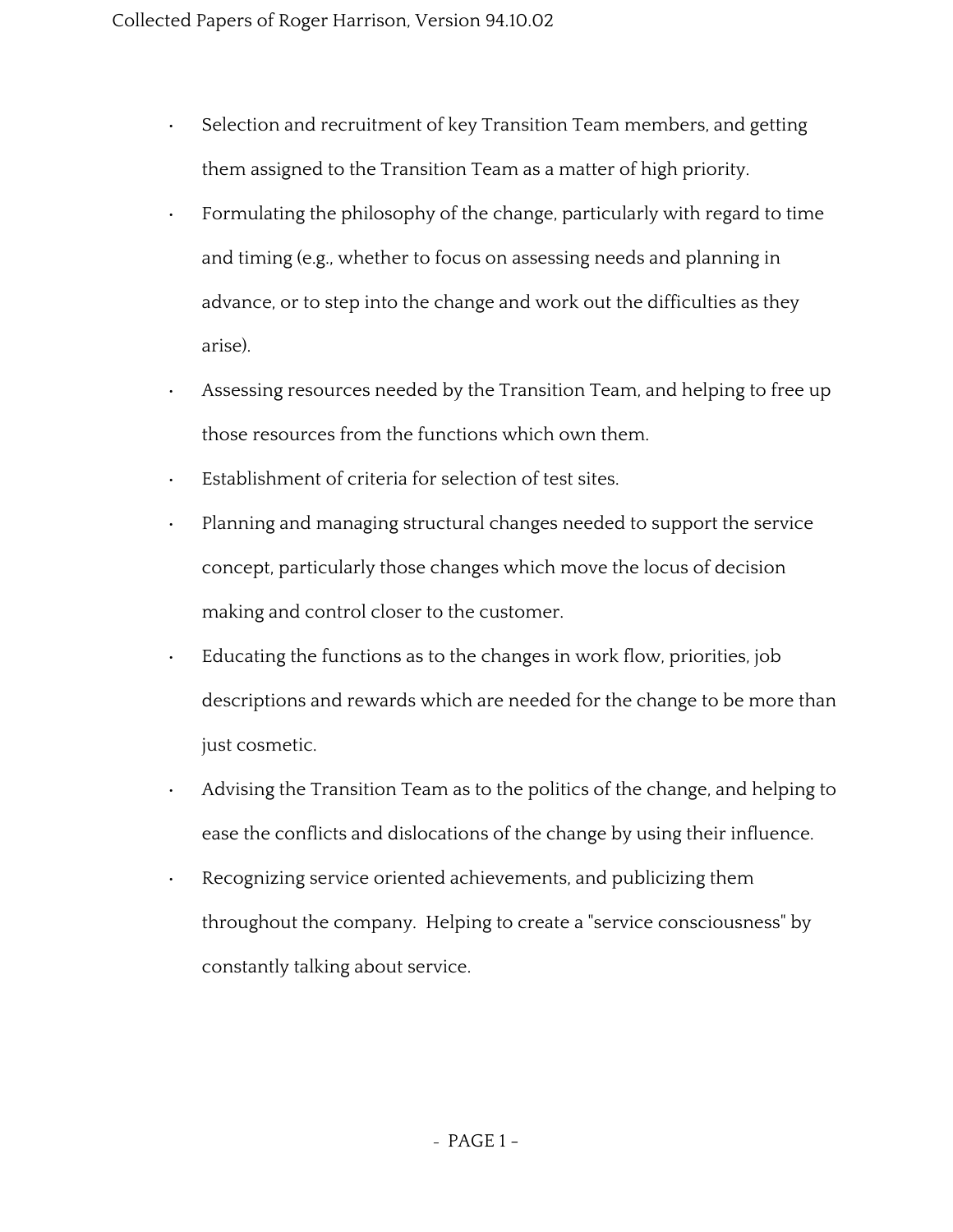### **Transition Team**

The Transition Team is the key planning and action group, led by the Transition Manager, a person respected not only in his or her own function, but in those others with which he or she must deal. The Transition Manager will likely need the full time help of a couple of first rate upper middle managers (one highly experienced in field operations, and one with planning and organization design expertise) plus a couple of high level clerical/secretarial people. Internal and external consultants complete the team.

### **Design Team**

The Design Team is composed of respected and experienced managers representing the functions involved in the change. Where the Steering Group is concerned with policy and oversees the action, the Design Team actively works together with the Transition Team to develop the concepts, structures and procedures needed to implement the change. Specifically, it is active in:

- Creating a statement of purpose and values, a mission statement which embodies the essence of the service concept.
- Developing the conceptual design of the field service organization: the structures, the linkages to the rest of the organization, the relationships to customers, the work flow concepts, the staffing patterns, the rewards.

### **Test Sites**

These are field operations which are selected for early implementation of the service concept. There may be two or three, selected to represent different operating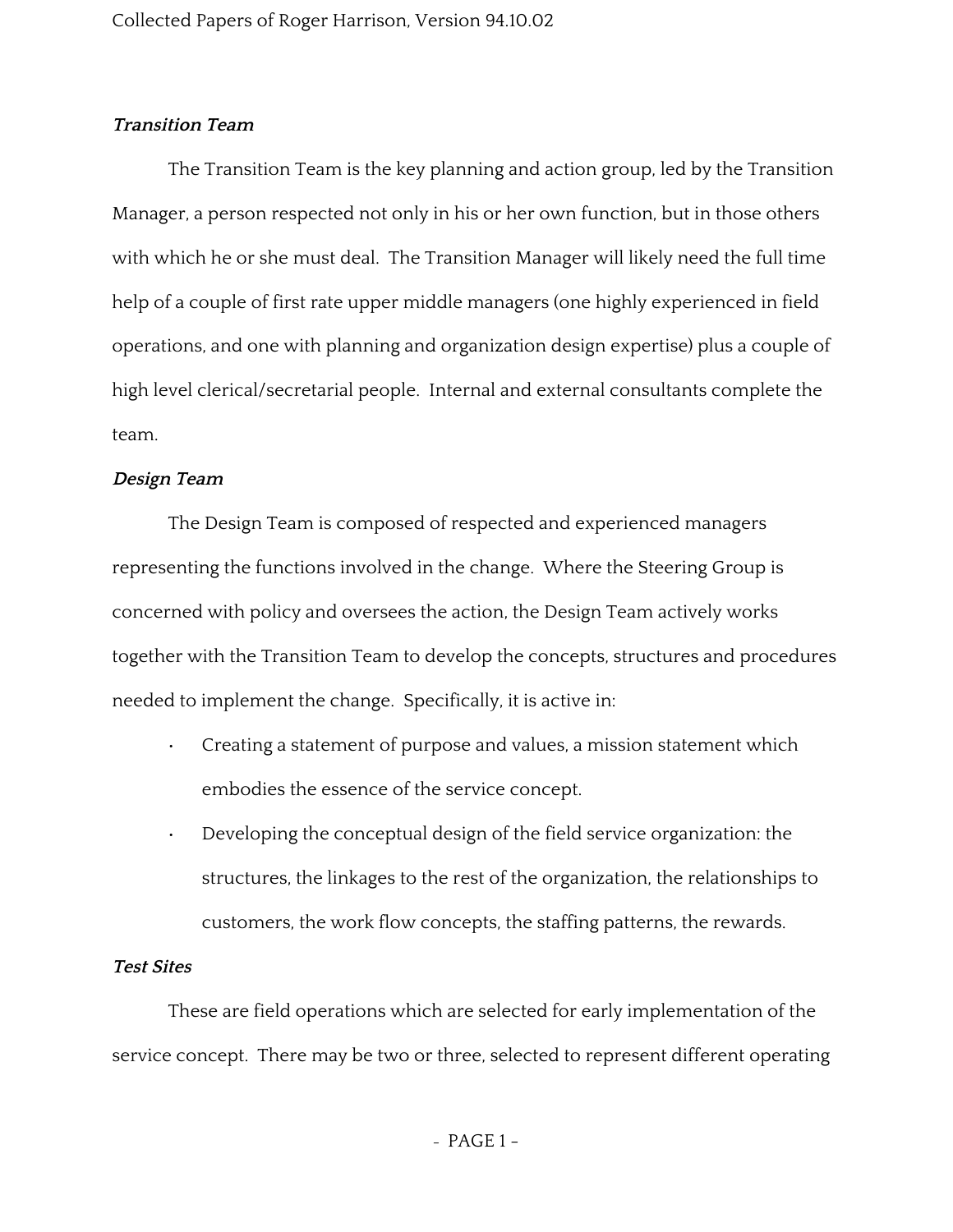environments. The Test Sites are regarded as operating experiments, selected for their commitment, as well as for their "face validity" (meaning that they would be seen by others as representative of the field organization as a whole).

### **Project Teams**

Project Teams assist the Transition Team in implementing the transition. They have overlapping membership with the Design Team, but add new faces, partly to bring specialized expertise to bear, and partly to spread experience and commitment to the change throughout the organization. One Project Team will assist in implementing the Test Sites, and one will be active in implementing the redesign of the field organization.

#### **A Transition Scenario**

### **Phase 1: Orientation and Diagnosis (4-6 months)**

The Transition team studies the organization and its environment, working with customer panels, interviewing people at all levels, both in the field and in the central organization. A "map" of the organization is created, showing how the current organization delivers service, and what facilitates or blocks optimum service to the customer.

Organization mapping also includes an assessment of the field and central organizations' readiness for change, with identification of nodes of support and indifference/resistance.

Visits are made to other companies in the industry in order to retrieve their experience in similar transitions.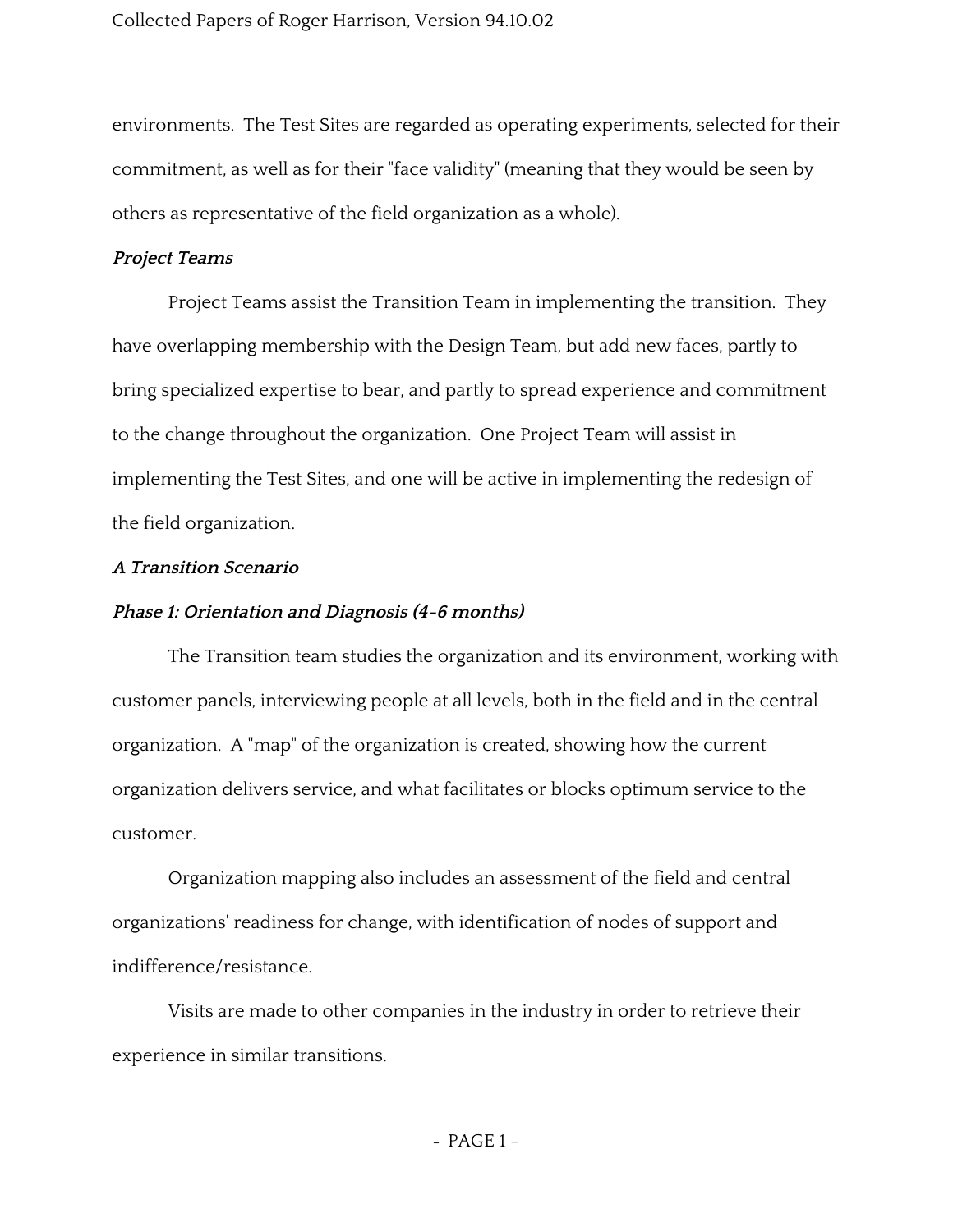The Steering Group is formed, and they participate in the identification and recruitment of the Design Team.

Large group meetings are held to publicize the service concept, and to recognize (celebrate) service achievements of the organization-as-it-is. A process is inaugurated for involving employees and customers in identifying examples of good service, e.g., "Catch Us Doing Something Right." Employee study groups are formed to help in identifying helps and barriers to service in the current organization.

The Design Team is identified and briefed as to its responsibilities.

## **Phase 2: Service Concept Design (3-4 months)**

The Design Team is educated on the information gathered during Phase 1. Using inputs from the meetings of management and employees conducted in Phase 1, the Design Team drafts a statement of purpose embodying the service concept. The draft statement is discussed with managers and employees in the field, so that when it is presented to the Steering Group for approval, the statement is broadly representative of the field organization.

# **Phase 3: Selection and Preparation of Test Sites (3-4 months)**

The Transition Team visits field to identify candidates for test sites. Interest and commitment are assessed on the part of key people in each potential site. The Design Team makes recommendations to the Steering Group; test sites are selected.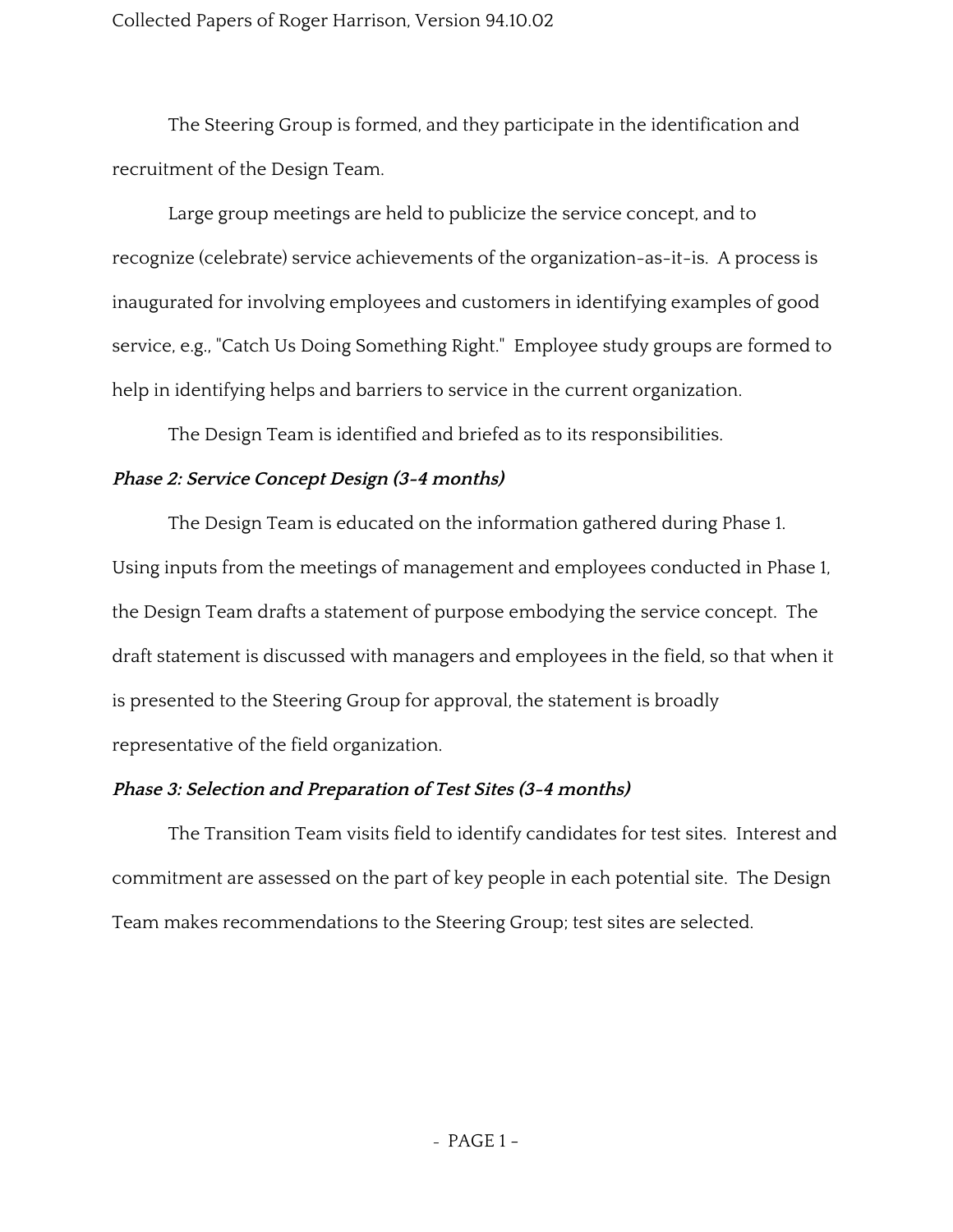### **Phase 4: Test Site Planning (6-8 months)**

The Test Project Team is selected, to link with the functions, help with planning the test, and facilitate needed changes in systems, procedures, work flow, regulations during the test.

The Transition Team works with Test Sites, assisted by members of the Test Project Team, to build commitment, and understanding of the service concept. Together they plan implementation, personnel changes, physical changes needed, work flow, and organization restructuring.

This is a time at which participation at all levels of the Test Sites is encouraged, and heavy emphasis is laid on contingency planning: thinking through what can go wrong and planning how to cope.

### **Phase 5: Implementation of Test Sites (9-12 months)**

This is a time of tinkering with management systems, work simplification, linkages and information flow. It is also a time of continuous documentation and evaluation of progress by the Transition Team, together with the Test Project Team. This phase is complete when the Test Sites are out of the startup phase, and enough has been learned to be confident of implementing further sites effectively.

During this phase, continuous feedback from the Test Sites informs and influences the ongoing design of the new Field Organization (Phase 5a).

### **Phase 5a: Designing the Field Organization (5-6 months)**

This phase is concurrent with Phase 5. It involves the restructuring of the field organization in accordance with the service concept, so that at the conclusion of the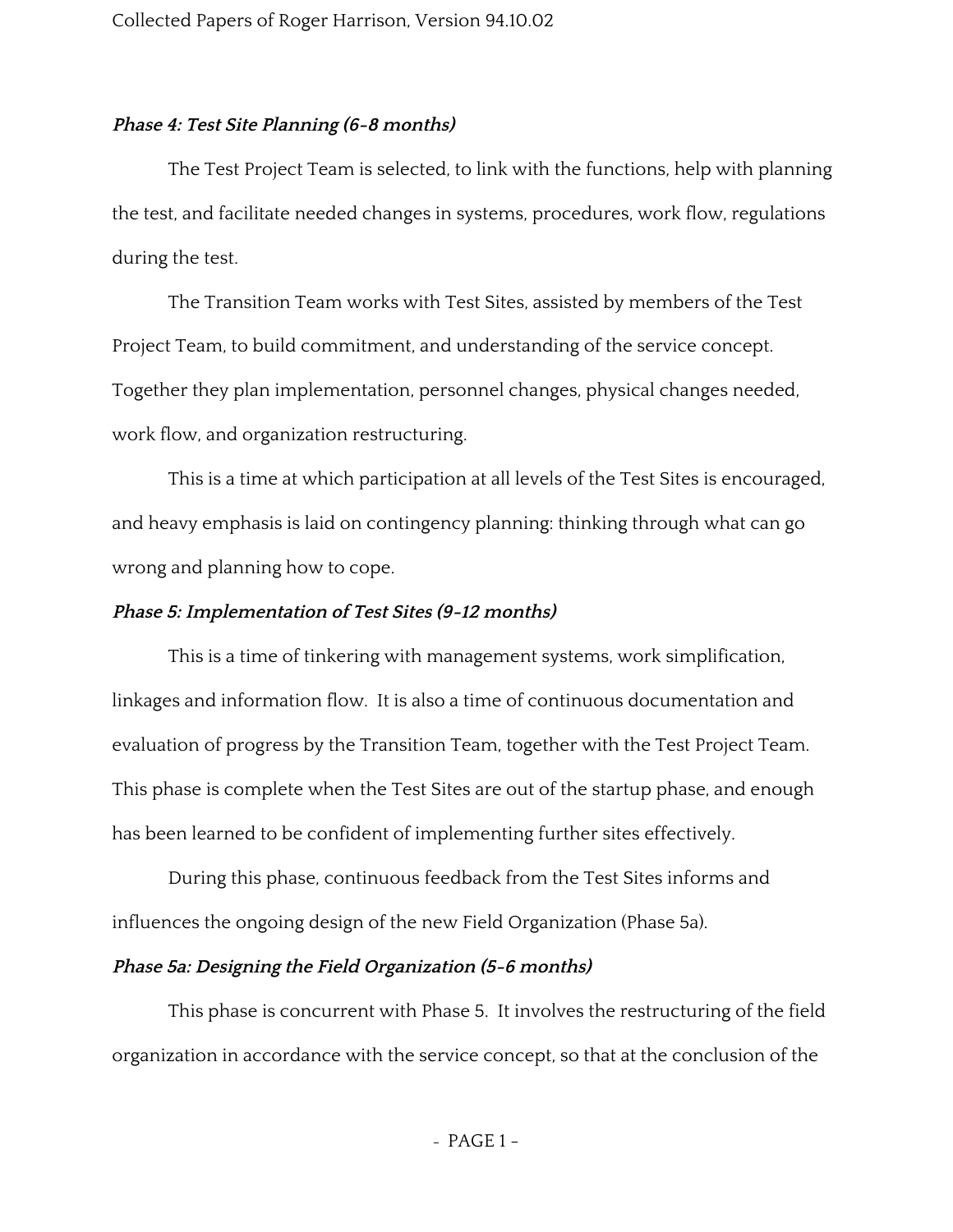Test Site implementation and evaluation phase, the remainder of the organization is ready to move towards implementation. The Transition Team, assisted by the Field Reorganization Project Team, works through the design process, under the eye of the Steering Group.

Continuous discussion and liaison with both the field and the functional organization is necessary during this phase, so that the planning process gains commitment and the planners do not become isolated from the rest of the organization.

### **Phase 6: Continuation and Consolidation**

During the continuation phase, additional sites are converted to the new structures, systems and procedures, using the experience of the Test Sites. Phase 6 lasts until the entire field organization is operating according to the new concepts.

A major task will be the reworking of job descriptions, job evaluations and the compensation system. In order to fully implement the service concepts, it is necessary to embody them in the personnel systems. In most organizations this takes much longer and is more difficult than expected. The process is facilitated by having made sure during previous phases that key Personnel people have been intimately involved in the work of the Design Team, the Test Project Team, and the Field Reorganization Project Team.

## **A Transition Checklist:**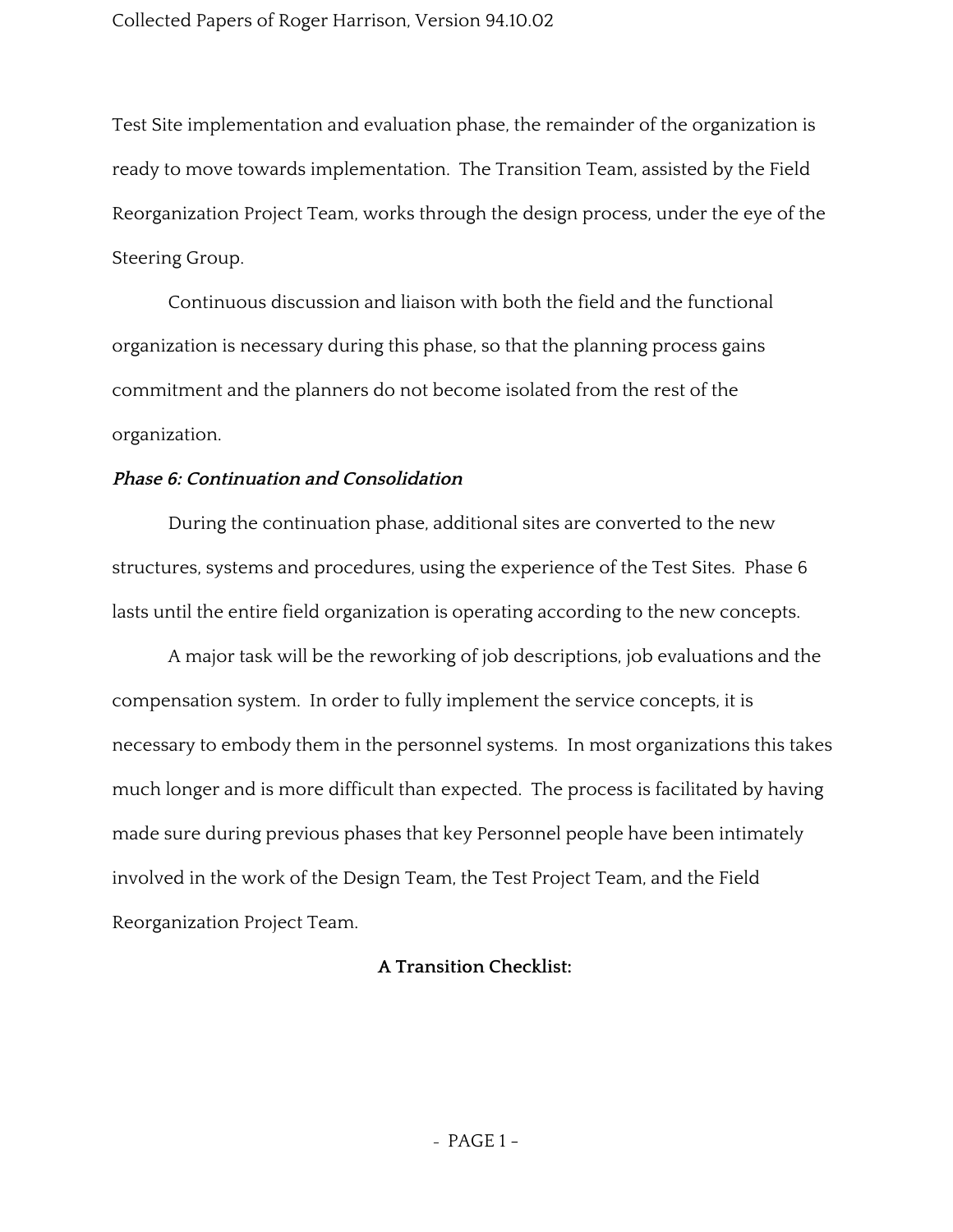Here is a summary of guidelines, or things to pay attention to in managing the transition process, put in the form of a checklist. This list owes a great deal to the contributions of Flo Hoylman and her colleagues.

- 1) The bringing together of different functions in the field in order to simplify the customer's relationships with the Company will produce a need for more generalists in management, and for cross training of present staff. In planning, give thought to designing a cross-functional development program in each unit affected by the change.
- 2) It is very important to get the design concept as clear as possible, and to continue to clarify and communicate the concept as the change develops. If people are clear about the concepts, they will know what to do. If not, they will have to use trial and error, and will look "stupid" in the mistakes they make.
- 3) Review policy and practice on the delegation of authority: the more responsive organization is the one where authority is exercised at lower levels.
- 4) Plan and negotiate changes in line/staff relationships staff will probably move more into an advising, consulting and monitoring role, as the line becomes more accountable and has more authority for their entire operation. Such changes follow on the concept of a service culture, because it is hard to be responsive if you don't have authority and accountability.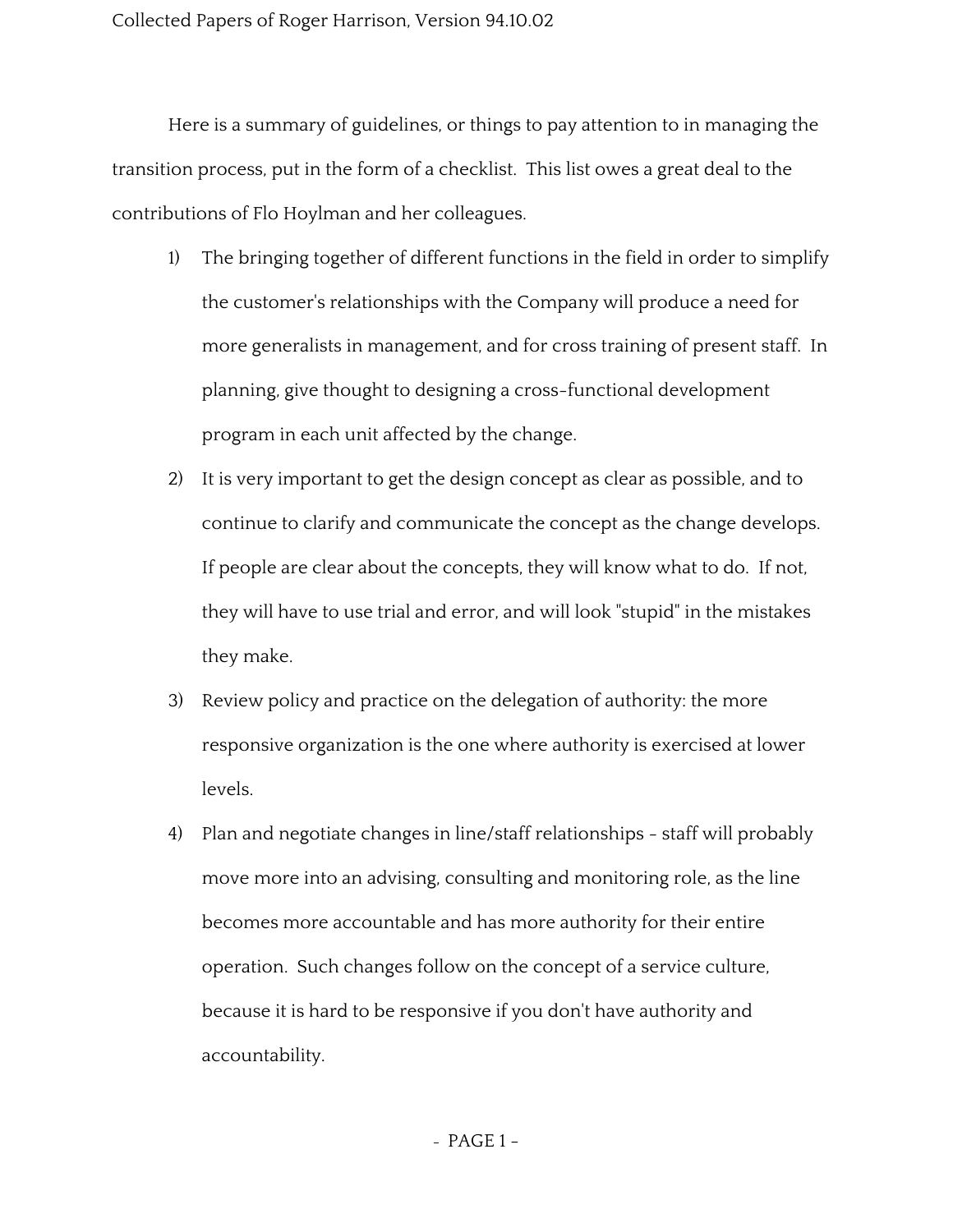- 5) It is important to involve the personnel function early on in planning and advising about job changes. Personnel is often overlooked by line managers eager to get on with the work, and then things get difficult later, when changes in job levels and reward structures become necessary.
- 6) There is a need to conceptualize and actively model the "customer advocacy" role and values. The active representing of the customer by line from the bottom up is the only way that real changes in service will take place. The new priorities should impact the selection and promotion process. In particular, when selecting key field unit people, insist on demonstrated customer/applicant advocacy.

A customer advocacy attitude is also important in support services and administrative functions, and its development needs to be planned for among these persons who don't normally deal directly with customers.

- 7) Make a communication plan for each stage of the transition: what to communicate, when and how. Give consideration to how to use the grapevine for communication! Remember that too much communication is better than too little, because people usually don't "hear" a message until it begins to impact them.
- 8) Use two way communication: give time for questions and discussion, and, where feasible, employee input. But don't ask for employee input unless you intend to use it, and do get back to employees with a response to input you asked for!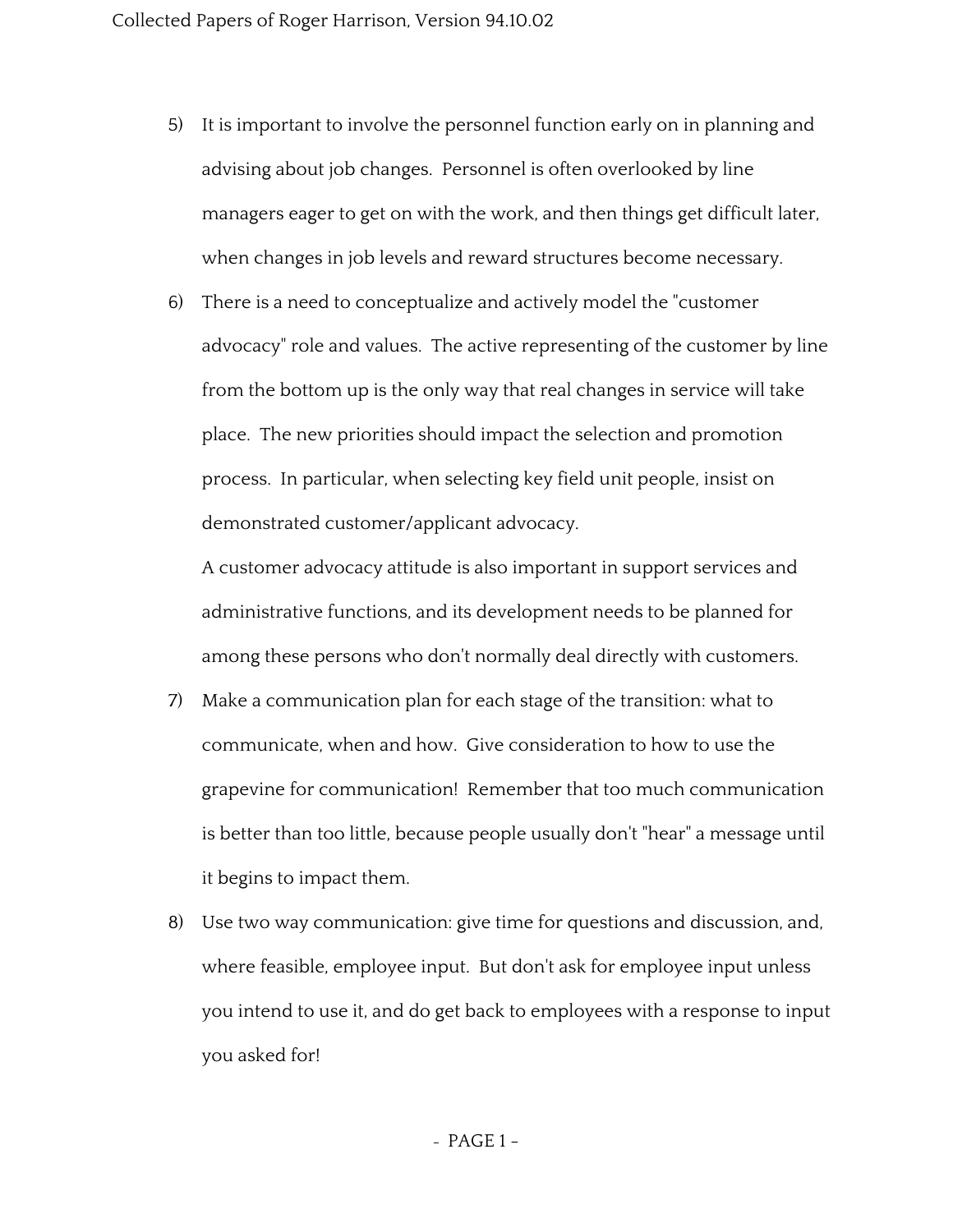- 9) In designing each concrete change, prepare an impact analysis: a list of who the change will affect, and how. This will turn up a list of obstacles and barriers to the change which can be planned for in advance. The impact analysis serves as contingency planning for the change.
- 10) Before implementing new ways of working, each field unit should document (map) step by step processes for new business, before changing the work flow. This a) assures that no critical steps are lost; b) points the way to opportunities for streamlining; and c) identifies where improved communications between functional specialties or work units need improvement.
- 11) The "mapping" process should document what customer contacts are made: who makes them and about what. Plan how to maintain customer contact during the transition.

In addition to the task benefits of the mapping process, it enhances work unit morale and commitment to implementation by involving the employees who know the current system, and by recognizing and respecting their input.

12) When undergoing a transition, the managers involved actually have two full time jobs. Time management becomes critical, and the speed of the change will affect personal stress, as well as the effectiveness of the "business-as-usual" part. Giving more time for the transition is beneficial in reducing stress and keeping the unit's performance up. There is little point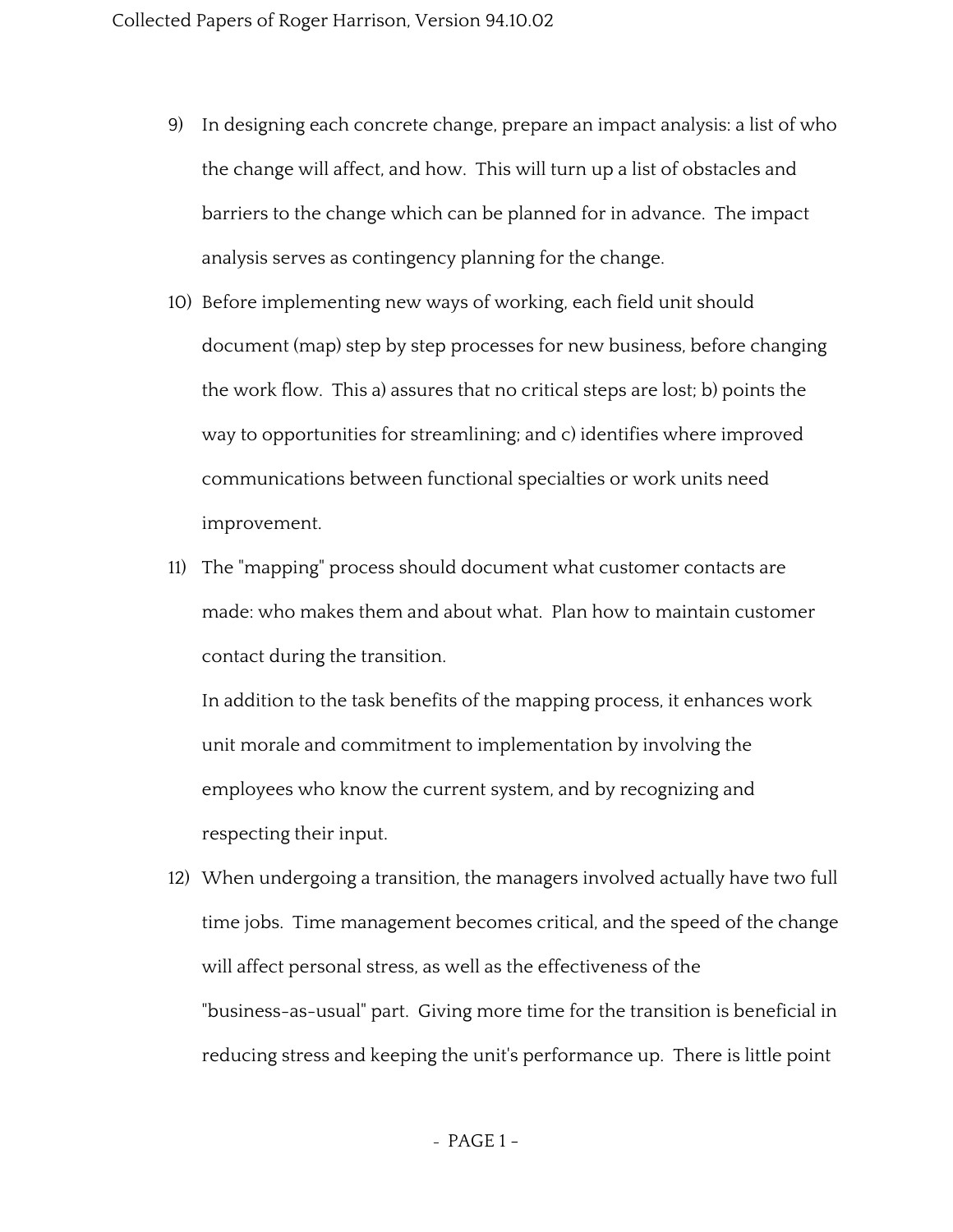in advertising a change towards greater service, and then reducing effectiveness by changing too rapidly.

13) The transition implies the building of new working teams. New teams need to work self consciously on their own startup (they can use help from consultants in this work). They should plan how people will work together: what each member needs from the others and needs to give to the others to get their jobs done in new or changed roles.

Team startup planning includes: how to manage the integration of the transition and the daily business; building an implementation plan which everyone understands and commits to; putting an early warning system in place and monitoring it; and learning more about leadership styles. Some useful activities are:

- Team startup meeting for planning, facilitated by a consultant.
- Role clarification: writing down each person's tasks, responsibilities and authority, and agreeing it; renegotiating roles as experience is gained.

I append one last guideline, perhaps the most important of all. Expect the unexpected! Expect the change to take longer than you think it will, probably by a factor of two or three. You can plan for all the mechanical things that have to be done, but an organization is an organism, not a machine. It will grow and change at its own rate, just as a plant or tree does. You can water and fertilize the organism, but if the